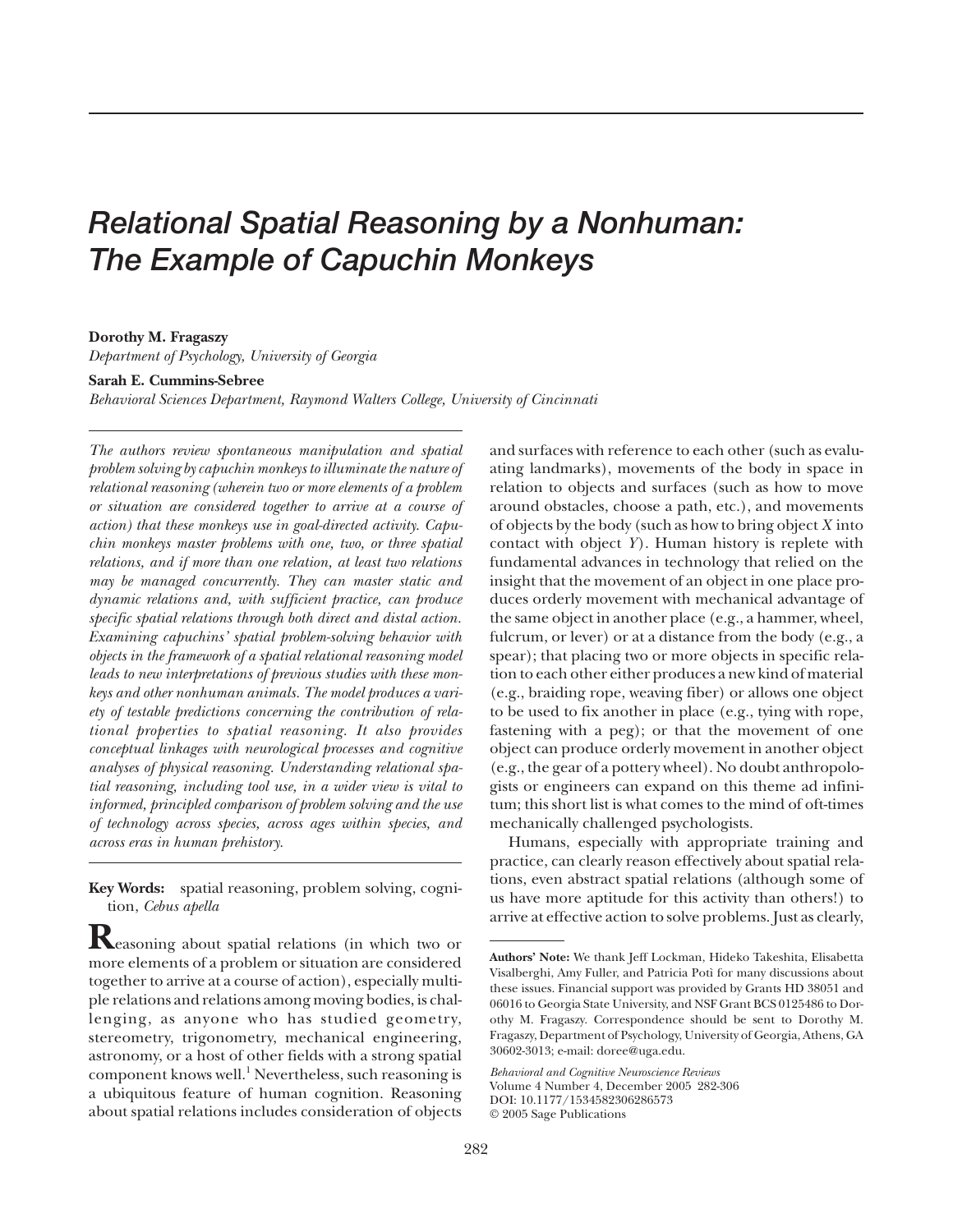mastering spatial reasoning presents an enormous and continuing challenge—the technological insights mentioned above occurred over millennia. Consider, for example, the critical appearance of flaked stone tools in human prehistory. The requirements for relational reasoning are a substantial part of the challenge of using as well as making flaked tools and thus are part of the reason that flaked tools represent a watershed in human technological evolution. Toth (1987) categorized flaked or knapped stone tools made by hominid ancestors in terms of the spatial and force relations between striking stone and core stone that must be mastered by the tool maker. A stone flake with a sharp edge suitable for cutting or scraping, for example, is made by striking a core stone with another stone. It may seem to a 21st-century reader a simple enough task, even if one has not tried to do it, but to obtain that flake, one should strike the core at a specific point with respect to its center and circumference and at a specific angle with respect to the longitudinal axis of the core. Thus, there are two spatial relations to manage concurrently when flaking a stone, and mastering management of both at once, along with producing the proper striking force, takes contemporary adult humans some hours of concerted practice to master to an adequate degree of proficiency (Toth, 1987). Creating stone tools with additional worked surfaces involves managing many additional relations, concurrently and successively, during stone knapping (Toth, Schick, Savage-Rumbaugh, Sevcik, & Rumbaugh, 1993). The relational complexity of various tools is one explanation given for the ordered appearance of stone tools of different varieties in the paleoarcheological record (Wynn, 1993). Knapping hard materials to a precise product remains a challenging task for humans. For example, knappers of long carnelian cylindrical glass beads used as jewelry for 3 millennia in Gujarat, India, require 7 years of apprenticeship to become masters (Roux, Bril, & Dietrich, 1995).

The challenge of spatial reasoning is also evident in its gradual appearance during ontogeny. Young children move from unifocal attention on a single object to mastering integrated action with two hands, with one object and then with more than one object, to acting with one object on another, and so on to the skilled and culturally appropriate use of objects as tools (Bushnell & Boudreau, 1996; Connolly & Dalgleish, 1989; Corbetta & Thelen, 1996; Fagard, 1996; Lockman, 2000). In the young child, this progression coincides with increasing mastery of movement of the body, itself a challenging relational problem (Bernstein, 1996; Berthoz, 2000; Thelen & Smith, 1994). Development of walking and improving mastery of dynamic balance generally opens the possibilities of many new actions involving moving the body in relation to objects and spatial layouts in locomotion (detours: Lockman, 1984; slopes: Adolph, Eppler, & Gibson, 1993), reaching (Spencer, Vereijken, Diedrich, & Thelen, 2000), and manual actions producing relations between objects, such as banging (Lockman, 2000) and drumming (Brakke, Fragaszy, Simpson, Hoy, & Cummins-Sebree, in press).

Descriptions of tool use by young children consistently highlight the initial difficulty for the child of managing the spatial relations embodied in the problem (Bushnell & Boudreau, 1996; Lockman, 2000). Connolly and Dalgleish (1989) articulated the challenges for the young child of controlling the multiple concurrent and sequential spatial relations involved in using a spoon. For example, during early efforts to use a spoon to carry food, children do not effectively maintain the horizontal orientation of the bowl of the spoon; consequently, they frequently spill the contents of the spoon before it gets to their mouths. Cummins-Sebree, Fragaszy, Hoy, Simpson, and Chamnongkich (2004, unpublished data) noted that children from 12 through 24 months are less accurate at striking a cylinder when they hold the handle of a mallet than when they strike the cylinder with a cube held in the hand. The handle holds the head of the mallet a distance from the hand. Moving the mallet to the cylinder thus involves managing a different (and less familiar) spatial relation than moving the cube in the hand to the cylinder.

Given that relational spatial reasoning is an ancient, fundamental, and ubiquitous feature of human cognition, comparative study of this phenomenon can contribute to our understanding of its origins and elaboration. In this review, we consider evidence indicating that capuchin monkeys, a genus of monkeys from South America, reason about spatial relations in the course of solving experimental problems involving moving objects in two- and three-dimensional space. Capuchins are an apt genus for this enterprise for several reasons, most notably because they spontaneously manipulate objects in ways that produce spatial relations between objects and surfaces and because they spontaneously use objects as tools (see Fragaszy, Visalberghi, & Fedigan, 2004, for detailed review). We will argue that the joint occurrence of these characteristics is no coincidence. Both characteristics are anomalous among monkeys but are shared with humans, and they indicate the potential for some degree of humanlike spatial reasoning in capuchin monkeys. Thus, capuchins offer one of the best opportunities to find elements of spatial cognition shared with humans, without the complicating factor of language. Eventually, someone will be able to write a similar review including the fascinating New Caledonian crows, the ultimate tool users in the avian order (Hunt, 1996; Hunt & Gray, 2003, 2004; Rutledge & Hunt, 2004;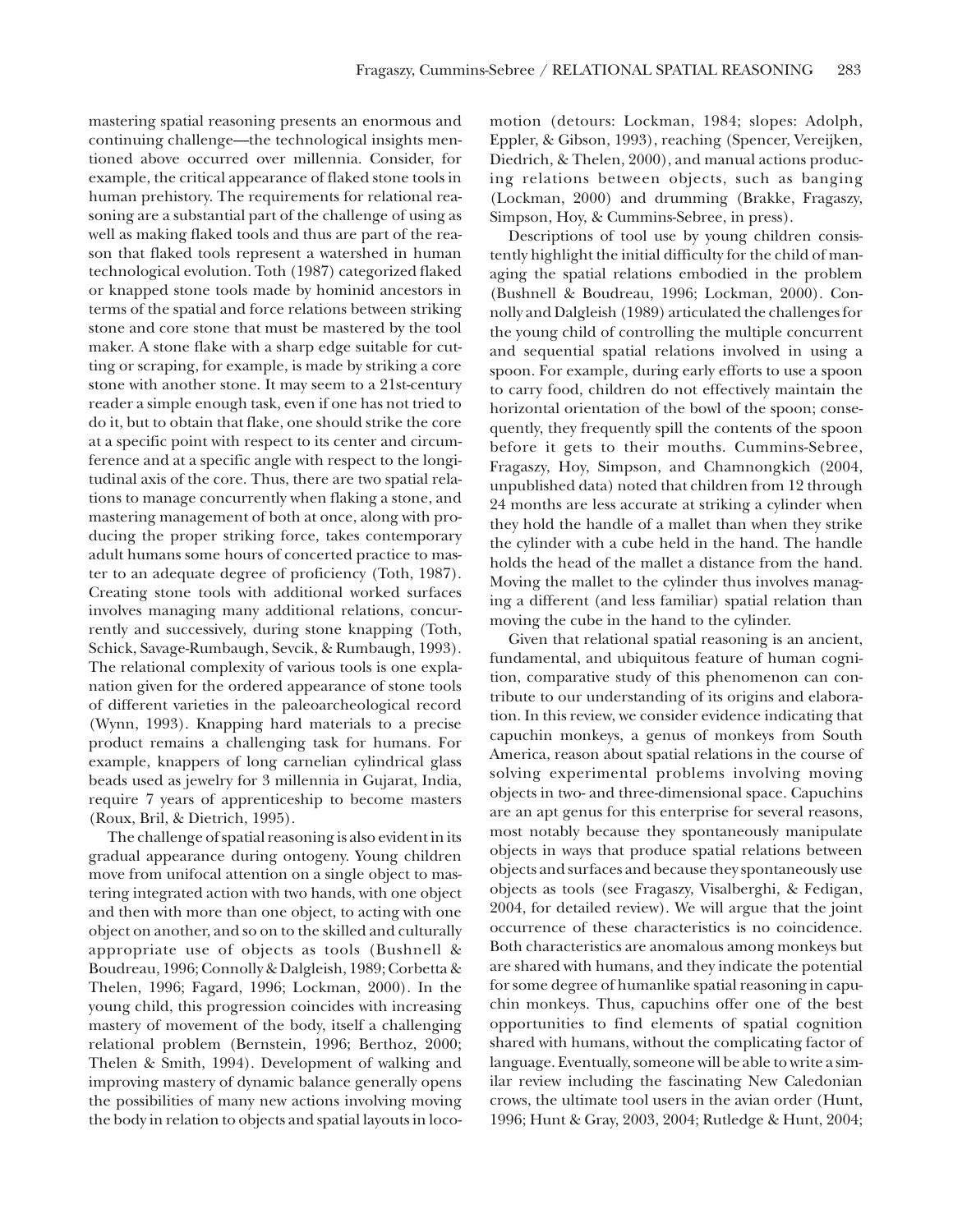| Property                     | Definition                         | Variants                              |  |  |
|------------------------------|------------------------------------|---------------------------------------|--|--|
| Number of spatial relations  | Number of elements in action event | $1, 2, \ldots$                        |  |  |
| Relation to body             | Positioning of object in space     | Direct vs. indirect                   |  |  |
| Specificity                  | Precision required for action      | Permissive (nonspecific) vs. specific |  |  |
| Temporal nature of control   | Length of time for contact         | Static vs. dynamic                    |  |  |
| Temporal order of production | Order of actions in time           | Sequential vs. concurrent             |  |  |

**Table 1: Properties of Spatial Relations Produced, Used, or Embodied in Action**

NOTE: For each property, the alternative ends of the spectrum of possible variants are given.

Weir, Chappell, & Kacelnik, 2002), but at present, this is an intriguing goal for the future.

## **A RELATIONAL MODEL OF SPATIAL REASONING**

One of our purposes in writing this piece is to present a conceptual model of spatial reasoning. Briefly, the model builds upon ideas presented by Lockman (2000), Bushnell and Boudreau (1996), and others who have conceptualized object manipulation from the standpoint of actions in space and time. Our model of spatial reasoning incorporates the number of spatial relations as well as four properties of the spatial relations embodied in a problem or action: (a) specificity, (b) duration, (c) stability over time, and (d) the temporal relation between the production of different relations (see Table 1). The number of spatial relations is determined by how many external elements (not parts of the body) participate in a given action or event. For example, scraping frost from a windshield with a scraper tool contains one relation produced by the user: between the scraper and the windshield. Starting to hammer a nail into a board with a hammer requires that the actor produce two relations: (a) between the nail and the board and (b) between the hammer and the nail.

Let us clarify the properties of spatial relations listed in Table 1 as important in spatial reasoning. We start by discussing these spatial relations as they pertain to instrumental actions, and we begin with the property of directness with respect to the body. Instrumental actions involve rearranging or producing new spatial relations among the body, objects, and environmental features. Placing a part of the body on an object or surface produces a direct, egocentric spatial relation, as in stamping one's foot on the ground or picking up a coffee cup. Positioning an object with respect to a feature of the environment produces an indirect, allocentric spatial relation. For example, one produces an indirect spatial relation when one places a cup on a saucer. Many instrumental actions involve producing indirect relations to achieve other indirect relations. For example, a golfer produces an indirect spatial relation between golf club and ball when he or she strikes the ball with the club, in

an attempt to control (a second) indirect relation between the ball and the cup. Following Lockman (2000), we propose that reasoning about and producing a direct spatial relation between an object and the body is in principle easier than producing an indirect relation between an object and some other feature of the environment.

Specificity, another property in our model, refers to the precision of the spatial relation between two elements. Greater specificity entails the use of more attentional resources: to detect or plan the relation prior to action, to produce a finely adjusted motor act, and to monitor the outcome of action. Thus, difficulty of a problem increases as specificity of spatial relations involved in the problem increases. For example, using an ice scraper to remove frost from a windshield involves nonspecific relations; wide variations in each swipe of the ice scraper are still effective. On the other hand, hitting a nail with a hammer involves producing a specific relation (unless one does not mind creating divots in the board or bruised thumbs). Although specificity is treated as a unitary binary element in Table 1, this is a simplification for expositional purposes. It matters a great deal to the actor whether the specificity can be produced during the action (as in striking the nail accurately) or whether the specificity must be produced in advance of action (by orienting a specific side of an object toward another, for example). Anticipatory action to produce specific orientations prior to the relational action may tap different processes than does accommodation during action to specific spatial requirements (Berthoz, 2000).

Effective spatial reasoning must take into account at least two temporal properties. The first is relevant to any spatial relation: the temporal duration of control required for action. A static relation, once produced, requires no further action to maintain it, whereas a dynamic relation requires continuous action that is monitored over time to maintain the relation. For example, a flat object placed with its center of mass on a horizontal surface does not move once it comes to rest unless it is acted on again. This is a static relation, and once the object is placed, the actor does not need to continue to hold it for it to remain stationary. On the other hand, if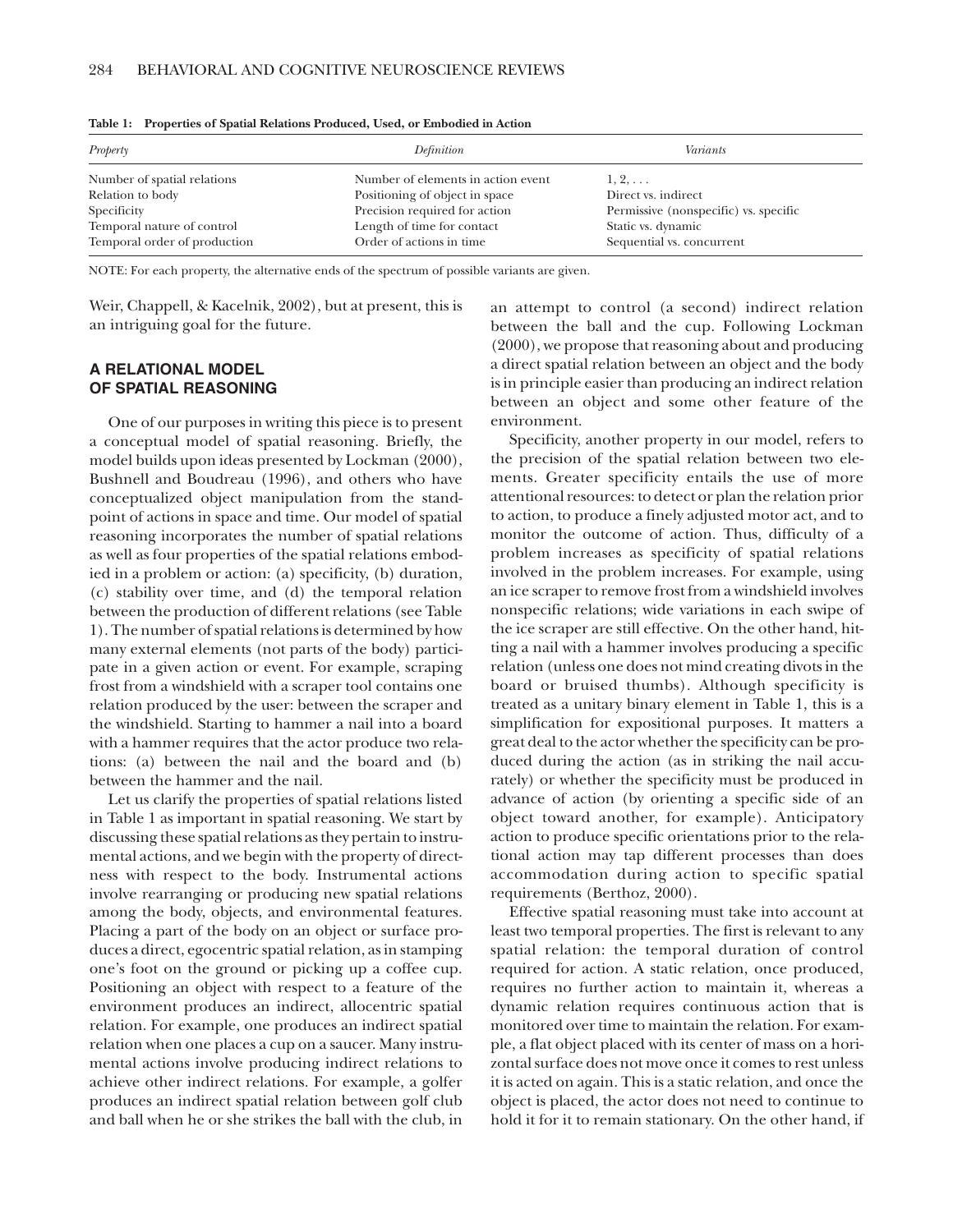the object is placed on a slanted surface, the actor must continue to hold it to keep it in place. This is a dynamic relation. Dynamic relations are more demanding than static relations, other things being equal, because they require continuing action and monitoring, whereas static relations do not. The child's difficulty maintaining a spoon traveling from bowl to mouth in a horizontal orientation exemplifies this point.

The second temporal property applies when a problem involves more than one spatial relation. In such a circumstance, spatial relations may be produced concurrently or sequentially. A sequential order of actions permits the actor to focus on one spatial relation at a time; for example, getting a box from a high shelf with a steady stepstool requires putting the stool in front of the shelf, then standing on the stool, and then reaching for the box. Each action is the sole focus as it is performed. A concurrent order of actions involves focusing on multiple spatial relations at the same time; for example, getting a box from a high shelf when only a swivel chair is available for use as a step requires focusing not only on reaching the box but also on keeping the swivel chair as still as possible while reaching for the box. In this example, the dynamic relation between chair seat and shelf must be maintained over time by the actor to afford an effective reaching position.

In our model, reasoning about or producing sequential relations is less demanding than is reasoning about two or more relations concurrently, and each additional concurrent relation increases the difficulty of a problem. The premise that concurrent attention to two relations is more difficult than sequential attention to the same relations is shared with neo-Piagetian models of cognitive development. These models specify that integration of relational elements in a given problem space appears, developmentally, after sequential management of these elements (e.g., Case, 1992; Case & Okamoto, 1996).

Attention to the role of temporal aspects of spatial relations in spatial reasoning is an important feature of our model. Time is an important element in spatial reasoning in several ways—it is implicated in prospectivity (*sensu* von Hofsten, 1993), in maintaining attention on the current action, and in requiring continuance and adjustment of action when a dynamic process is at work (e.g., holding an object against gravity, adjusting pulling force as friction changes). Time is also a critical element at the level of neurological processes affecting spatial reasoning, such as multisensory perception and processes binding action and perception (Ballard, Hahoe, Pook, & Rao, 1997; Hommel, Müsseler, Arschersleben, & Prinz, 2001; Jackson, 2001; Soto-Faraco & Kingstone, 2004). Our model affords a conceptual bridge between these aspects of neuroscience and cognitive concerns with spatial problem solving.

In the following sections, we review relational spatial reasoning by capuchins in four domains for which we have a reasonable body of evidence: (a) spontaneous manipulations with objects, (b) instrumental actions, (c) using objects as tools (a special case of [b]), and (d) visual perceptual judgments about moving objects. Our review covers primarily reasoning about actions and events in near space (within arm's reach). Table 2 presents an overview of the behaviors we will discuss, noting the number of spatial relations and the relevant properties of the relations embodied in the tasks.

## **Application of the Relational Spatial Model to Combinatorial Manipulation in Capuchins**

Frequently, capuchins spontaneously combine objects and surfaces or objects and other objects, which we label "combinatorial actions." Even though such activities are a small proportion of all manual activity in both natural and captive settings (Byrne & Suomi, 1996; Fragaszy & Adams-Curtis, 1991; Fragaszy & Boinski, 1995; Natale, 1989), they feature regularly in normal foraging and exploratory manipulation. Combinatorial actions are particularly interesting to behavioral scientists because (a) these actions allow the monkeys to gain access to foods they could otherwise not get through direct biting and pulling; (b) they require the coordination through action of objects and/or surfaces relative to each other, a feat not routinely accomplished by nonhuman primates; and (c) these actions are the precursors of using tools, another distinguishing characteristic of capuchins.

To bring some conceptual order to the varieties of combinatorial actions produced by capuchins, we class them by two orthogonal factors: the number of spatial relations embodied in the actions, and the degree of specificity of the spatial relation(s) produced by the actor. The overwhelmingly most common combinatorial actions capuchins produce in captivity and in nature, rubbing and pounding an object against a substrate, involve a single spatial relation. In most cases, these are nonspecific combinations because the substrate is much larger than the object brought against it and the monkey can bring the object into contact with the substrate anywhere on its surface.

In our model, specific spatial relations are more difficult for the actor to achieve than nonspecific relations because they require producing a particular spatial relation (such as alignment) between object and substrate or other object. We have many examples of capuchin monkeys producing a single specific relation between an object and a fixed substrate. Izawa and Mizuno (1977) provide a striking illustration of specific combination in their descriptions of tufted capuchin monkeys opening hard fruits by pounding them against the protruding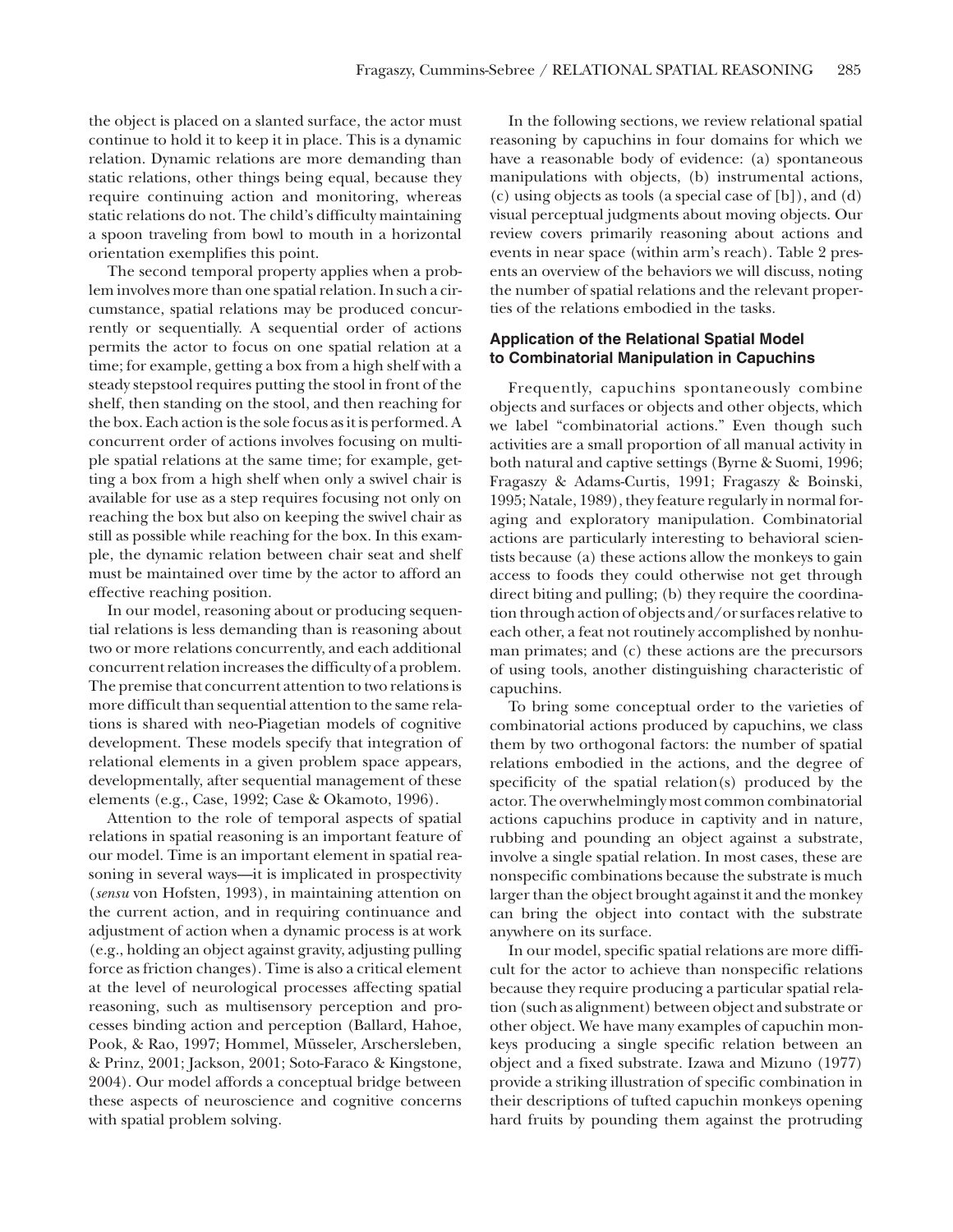|                                                                                                                 |                  | Properties of Spatial Relations         |                                                                           |                               |                                                                                                          |
|-----------------------------------------------------------------------------------------------------------------|------------------|-----------------------------------------|---------------------------------------------------------------------------|-------------------------------|----------------------------------------------------------------------------------------------------------|
| Task                                                                                                            | No.              | Specificity                             | Temporal Order                                                            | Relation to Body              | Temporal Nature of Control                                                                               |
| Anticipate end point of object<br>moving on surface                                                             | 1 or 2           | Specific                                | NA or sequential                                                          | Indirect                      | Mixed; dynamic when<br>object encounters irregularity<br>(gap or barrier) in surface                     |
| Track spatial relation between<br>landmark, bait                                                                | 1                | Specific                                | Specific                                                                  | NA                            | Static                                                                                                   |
| Move joystick to move cursor (a) to<br>stationary goal (b)                                                      | 2                | Nonspecific to specific (a) Concurrent, | (b) Concurrent                                                            | (a) Indirect,<br>(b) Indirect | (a) Dynamic, (b) Static                                                                                  |
| Move joystick to move cursor (a)<br>to moving goal (b)                                                          | $\overline{2}$   | Specific                                | (a) Concurrent,<br>(b) Concurrent                                         | (a) Indirect,<br>(b) Indirect | (a) Dynamic, (b) Static                                                                                  |
| Move joystick to move cursor (a)<br>through mazes (b)                                                           | $\overline{2}$   | Specific                                | (a) Concurrent,<br>(b) Concurrent                                         | (a) Indirect,<br>(b) Indirect | (b) Static between cursor and goal;<br>(a) Dynamic between joystick<br>and cursor                        |
| Reach for object using mirror image to                                                                          | $\overline{2}$   | Specific                                | Concurrent                                                                | Indirect                      | Dynamic                                                                                                  |
| (looking at object<br>guide reaching<br>in mirror); direct<br>(reaching for food)                               |                  |                                         |                                                                           |                               |                                                                                                          |
| Connect food with continuous substrate                                                                          | 1                | Nonspecific                             | NA                                                                        | Indirect                      | Dynamic (rubbing) or static<br>(pounding)                                                                |
| Connect one object with single surface<br>at particular point                                                   | 1                | Specific                                | NA                                                                        | Indirect                      | Dynamic (pushing object<br>through aperture) or static<br>(pounding fruit against node<br>of tree trunk) |
| Connect two objects, one held in each<br>hand, by banging                                                       | 1                | Specific                                | NA                                                                        | Indirect                      | Dynamic or static (depending on<br>whether one hand is stationary)                                       |
| Spontaneous creation of groups of objects                                                                       | 1                | Nonspecific                             | Sequential                                                                | Direct                        | Static                                                                                                   |
| Combining nesting cups                                                                                          | 1                | Specific                                | Sequential                                                                | Indirect                      | Static                                                                                                   |
| Pull in a cane with food inside the hook,<br>straight part of the cane within reach                             | $\theta$         | Specific                                | NA                                                                        | Direct                        | Static                                                                                                   |
| Pull in cloth with food on the cloth                                                                            | $\boldsymbol{0}$ | Specific                                | NA                                                                        | Direct                        | Static                                                                                                   |
| Probe into an opening with a stick ("dip")                                                                      | 1                | Specific                                | NA                                                                        | Indirect                      | Static                                                                                                   |
| Pound a stone on a nut fixed on a surface                                                                       | 1                | Specific                                | NA                                                                        | Indirect                      | Static                                                                                                   |
| Put a stick into a tube (a) then push food<br>out of a tube with a stick (b)                                    | $\mathbf{1}$     | Specific                                | (a) Sequential,<br>(b) Sequential                                         | (a) Indirect,<br>(b) Indirect | (a) Static, (b) Dynamic                                                                                  |
| Pull in an object with stick when stick must<br>be repositioned to maintain contact with<br>food during pulling | 1                | Specific                                | NA                                                                        | Indirect                      | Dynamic                                                                                                  |
| Pound a loose nut with stone, where stone<br>may move when struck                                               | 1                | Specific                                | NA                                                                        | Indirect                      | Dynamic                                                                                                  |
| Pound a stone on a nut (b) placed<br>$(and released)$ on a stable anvil surface $(a)$                           | $\overline{2}$   | Specific                                | Sequential                                                                | Indirect                      | (b) Dynamic, (a) Static                                                                                  |
| Put a stick into a tube (a) then Push food<br>out of the tube (b) while avoiding a hole<br>in the tube $(c)$    | 3                | Specific                                | $(a)$ to<br>(b) Sequential, (b) Indirect,<br>(b) Concurrent<br>with $(c)$ | (a) Indirect,<br>(c) Indirect | (a) Static, (b) Dynamic,<br>(c) Dynamic                                                                  |
| Pull food with rake (a) while avoiding hole<br>in surface (b)                                                   | $\sqrt{2}$       | Specific                                | Concurrent                                                                | (a) Indirect,<br>(b) Indirect | (a) Dynamic, (b) Dynamic                                                                                 |
| Pound a stone on a nut (a) held in place by<br>hand on a slanted or otherwise unstable<br>anvil surface         | $\sqrt{2}$       | Specific                                | Concurrent                                                                | (a) Indirect,<br>(b) Direct   | (a) Dynamic, (b) Dynamic                                                                                 |

#### **Table 2: Categorization of Spatial Relations Involved in Reviewed Tasks**

NOTE: NA = not applicable.

2) No. = number.

3) The direction relation between hand(s) and an object, which permits the actor to move the object in many of the tasks listed here, is not included in the notation of Number in this table. The spatial relations listed in the Number column are in addition to the relation between hand and object. 4) Specificity refers to the most constrained (most specifc) relation in cases where more than one relation is involved.

growth node of a bamboo trunk. Sometimes, monkeys consistently pound the long axis of an elliptical or linear object perpendicular to a tree limb or other relatively straight edge (Boinski, Quatrone, & Swartz, 2001; Panger, 1998). Other examples of producing a single specific relation come from monkeys in captivity that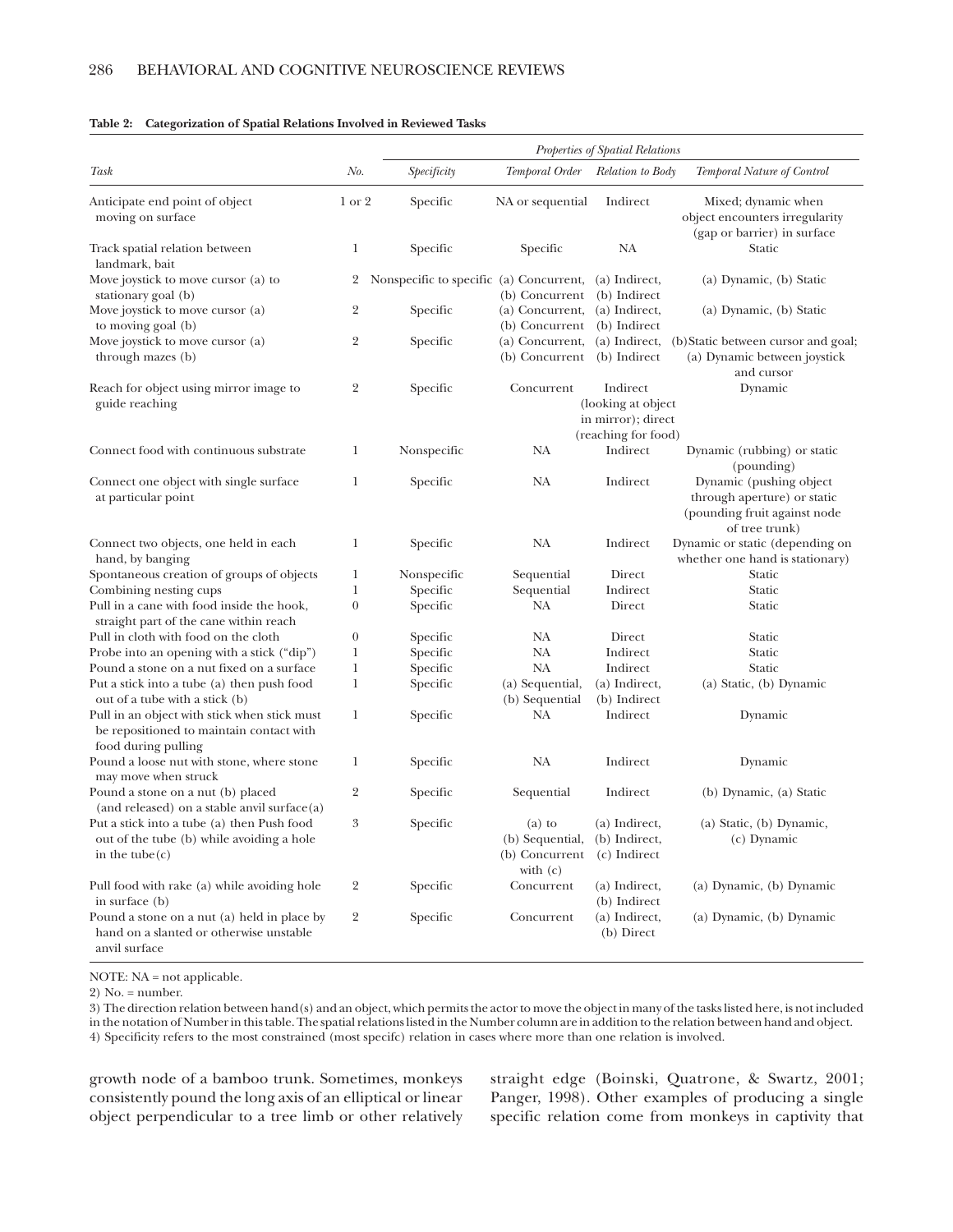align a latch with the fixed edge of the door so that they can open the door (Simons & Holtkotter, 1986) and monkeys that align the edges of an object to pass it through an aperture with the same contours (Fragaszy & Crast, 2004). The monkeys have no difficulty passing objects through apertures so long as the object to be passed has a circular or symmetrical outer contour. In this case, aligning a single edge will serve to align the whole object. However, the monkeys are inefficient at aligning asymmetrical objects (such as a cross with one long axis and one short axis). The latter task requires managing two spatial relations concurrently (two axes of the object and aperture).

Combining two loose objects with each other requires producing a single relation. We have a few examples of this kind of activity from monkeys in nature. Whitefronted capuchins in Peru sometimes bang two hard nuts against each other (Terborgh, 1983), and wedge capped capuchins in Venezuela bang two snails against each other occasionally (Fragaszy, personal observation). Capuchins bang two small objects together rather commonly in captivity (Fragaszy, personal observation). A compelling anecdotal example of a specific action with two objects producing a single relation in a captive capuchin monkey comes from Fragaszy's laboratory, where one monkey habitually holds one pellet of chow in his teeth, long axis downward, and a second piece in both cupped palms, long axis horizontal, as he rotates his head back and forth to grind the pellets against one another. At the end of a grinding sequence, the monkey licks up the powdered chow he has produced.

Combining one object with another, and concurrently or successively combining the paired set with a third object or substrate, produces two relations. We have one example of wild capuchin monkeys producing or managing two relations while manipulating objects. Capuchin monkeys in Piauí state, Brazil, routinely pound open nuts placed on stones by using a second stone (Fragaszy, Izar, Visalberghi, Ottoni, & Gomes de Oliveira, 2004; Ottoni & Mannu, 2001, described a similar phenomenon in semifree monkeys). Note that using an anvil stone and a hammer stone to open a nut transported to the work site is the most structurally complicated form of tool use observed routinely in wild chimpanzees (Matsuzawa, 2001). It is thus thought-provoking that the first discovery of routine use of tools by a population of monkeys involves stone anvil and hammer use. We come back to tool use, and this example of it, in more detail later in this review.

## **Organizing Multiple Objects**

*Spontaneous constructions*. Spinozzi and Natale (1989) studied how capuchins organize activity with multiple objects by providing a monkey with a set of six small objects (cups, crosses, rings, and sticks) shaped from four different materials. Each set of objects belonged to one of three conditions: (a) two sets of three identical objects that differed in one property only (e.g., three wood cups and three wood crosses), (b) three identical objects that differed in both form and material (e.g., three wood cups and three acrylic rings), and (c) six objects of three different forms and two different materials, or vice versa. The individuals were free to do as they liked with the objects, without reward or interference, for a period of 5 minutes. The monkeys encountered each condition once per session, over eight test sessions.

One of the aspects of the monkeys' activity that interested the experimenters was the way they moved objects into proximity (closer than 10 cm) with one another (i.e., more than one object within arm's reach) or moved them apart from each other. When young children are given objects like this, they routinely construct and disassemble sets of two, three, or more objects, and even assemble sets of sets in a hierarchical organization (such as placing all metal objects in one place, ordering them by shape, then placing all wooden objects together, ordering them also by shape). These actions presage the logical operations used in addition, subtraction, multiplication, and so on (Langer, 1981, 1985). If object placements were random, there would be smaller numbers of multiobject sets than two-object sets, and sets would not likely overlap in time or follow one another in close temporal sequence. Spinozzi and Natale (1989) found that two 4-year-old capuchin monkeys placed three or more objects in 40% of their sets, roughly equivalent to what human children of 15 months do in similar circumstances, indicating nonrandom assemblies. Capuchin monkeys made temporally sequential sets in 101 instances out of 129 sets (82% of their constructions) but rarely made simultaneous sets (14 of 129 sets; 11% of constructions) (Potì & Antinucci, 1989). Human children show a different pattern from their 2nd year onward; they increasingly compose simultaneous sets. Producing simultaneous sets (as humans do) enables exploratory composing of related sets. The monkeys' limitations (compared to young humans not yet 2 years of age) to managing objects within one set at a time are evident in these findings.

*Specific constructions*. Other methods of probing individuals' organizational skills involve providing subjects with a goal as opposed to the unguided (spontaneous) manipulative actions analyzed by Spinozzi and colleagues. A classic test of children's developing spatial organizational skills is whether they can seriate sets of nesting cups (Greenfield, Nelson, & Saltzman, 1972), an activity that children do spontaneously in play but can also easily be prompted to perform. Initially, young children (about a year old) simply pair two cups. Later on,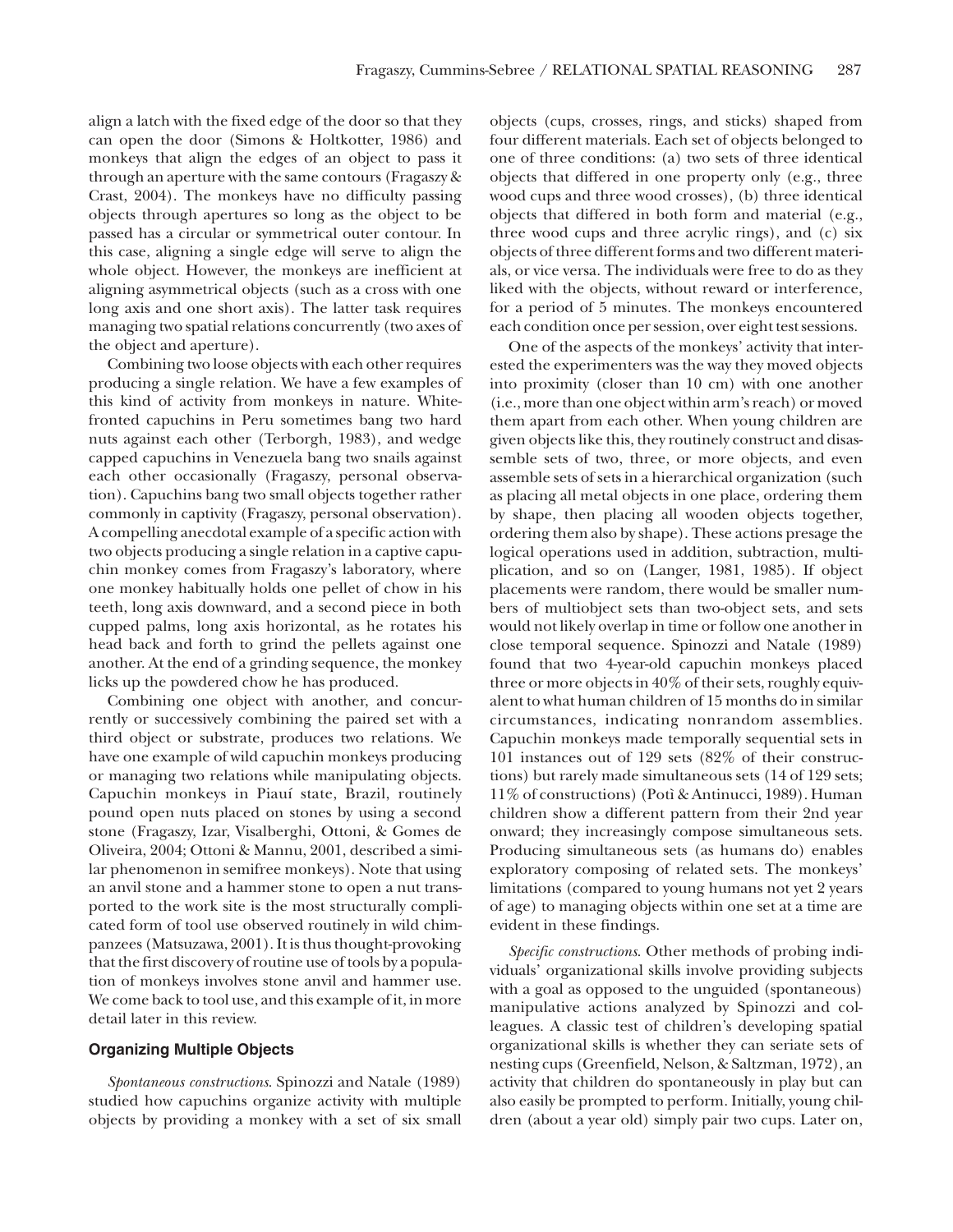they make multicup structures, eventually managing frequently (in their 3rd year) to order the cups correctly. Later, in their 3rd or even 4th year, they can routinely insert a middle cup held out from the rest into its proper place in an already-seriated set. Nesting seriated cups requires producing a series of specific relations between each cup inserted into another, in turn. It can be thought of as a sequential series of first-order, specific, indirect, static relations.

Fragaszy and colleagues (Fragaszy, Galloway, Johnson-Pynn, & Brakke, 2002; Johnson-Pynn, Fragaszy, Hirsh, Brakke, & Greenfield, 1999) presented nesting cups to adult capuchin monkeys and chimpanzees and to children between 11 and 21 months of age using the same experimental design as Greenfield et al. (1972). The results were surprising. Capuchins produced fullyseriated sets of five cups on half of the trials in which they got the cups; apes (*Pan troglodytes* and *P. paniscus*) did so on a similar percentage of trials (55%). Both genera of nonhuman primates succeeded more often at seriating the cups than did 11-, 16-, and 21-month-old children (see Figure 1). When given a sixth cup to insert into a seriated set of five cups that they had just constructed, capuchin monkeys succeeded at inserting the extra cup on 56% of these trials; apes, on 36%. Moreover, both capuchin monkeys and apes frequently combined objects using what Greenfield et al. identified as a hierarchical method. That is, they put a small cup into a larger cup, picked up the set, and then placed the set into a third cup or set of cups. Greenfield et al. labeled this way of combining cups *subassembly*. Capuchin monkeys and apes used subassembly on 17% of five-cup trials and 43% of six-cup trials, in which the sixth cup could be any of those between the bottom and the top. Apes in similar conditions used subassembly on 28% and 60% of trials, values not significantly different from the monkeys' values. In all these features, capuchin monkeys and chimpanzees did not differ. The proportional use of subassembly to combine cups was positively correlated with monkeys' and apes' success at inserting a sixth cup, as it was in the Greenfield et al. study with children. The monkeys and apes were more successful at seriating five cups and inserting a sixth middle cup in the seriated set than were all of the very young children (11-21 months old) in the Fragaszy et al. (2002) sample, although they used subassembly far less than did the older (up to 36 months old) children in the Greenfield et al. study who were proficient at seriation.

It is highly unusual to find that chimpanzees and monkeys perform as well as children older than 2 years on a task purported to tap emerging attentional and planning skills. Our interpretation of these findings is that the specific conditions present in this task helped our nonhuman subjects master what is properly appreci-



**Figure 1: Proportion of Trials in Which Children, Monkeys, or Apes Produced a Seriated Structure of Five Cups.** SOURCE: Reprinted from Fragaszy, Galloway, Johnson-Pynn, & Brakke (2002).

ated as a rather complicated task (Johnson-Pynn & Fragaszy, 2001). This task provides immediate proprioceptive feedback to the actor about the success of each placement when he or she tries to place too large a cup into another (i.e., the cups do not fit together). In this sense the task is physically scaffolded; the properties of the cups themselves provide feedback to the actor about the correctness of the immediately preceding placement.

After much experience with blocked cups, the capuchins and chimpanzees adopt various strategic behaviors that improve their efficiency. Strategic reactions to errors include taking one or more cups out of the existing structure and inserting a different cup or set of cups (Johnson-Pynn & Fragaszy, 2001). Even if the actor does not select the next cup very accurately, as long as one structure is modified but not fully disassembled, eventually the strategy of sequential placement will produce a seriated set. A second aspect of behavior also helps achieve success: capuchin monkeys become quite good at containing the cups in a small working area, using the tail and feet to keep unruly cups from rolling away. Because they have one working stack, persistent action with the one stack permits them to seriate the cups. Thus, although this task appears to require mastery of an ordered sequence, a simpler strategy is also effective: keep working on one stack, and replace a blocked cup with some other cup. This simpler strategy is sufficient to get the capuchin monkey and the chimpanzee (and the young child!) through this task. This is working with one spatial relation at a time: between the current placement and the preexisting top cup.

Overall, capuchin monkeys, like chimpanzees, can produce impressive multicup structures, and they can manage to reassemble sets to include additional ele-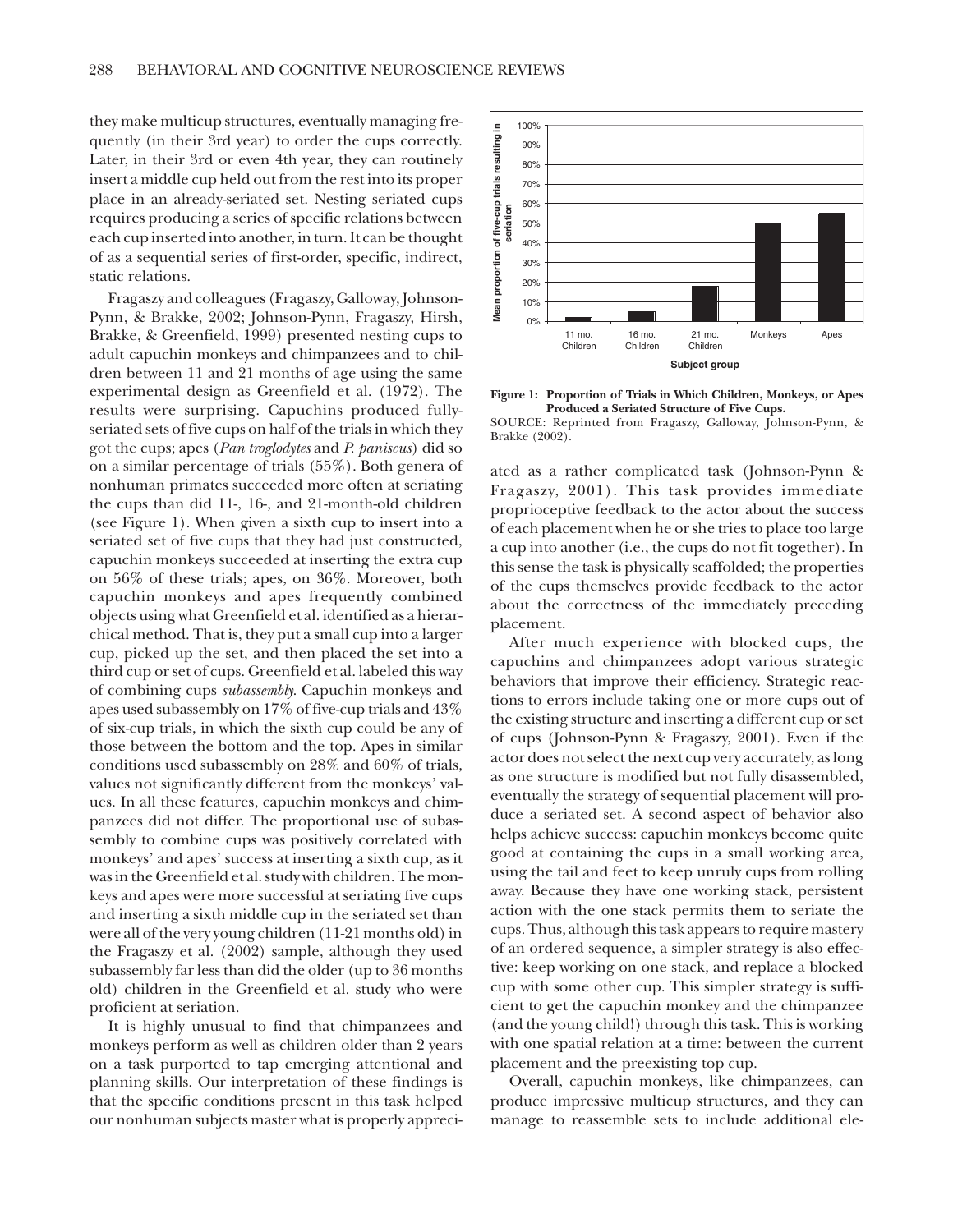ments. Capuchin monkeys (like the other groups of subjects in our experiments) do this without apparent reliance on a systematic spatial strategy; rather, they develop preferred but relatively simple ways of managing multiple objects (keeping them together, replacing a blocked cup with a different cup). Thus, what to an adult human is primarily a spatial problem, with two concurrent relations to judge at each action, was a rather different problem for our subjects and participants.

## **APPLICATION OF THE RELATIONAL SPATIAL REASONING MODEL TO INSTRUMENTAL ACTIONS IN CAPUCHINS MOVING A CURSOR IN TWO-DIMENSIONAL SPACE**

Since Richardson and colleagues (1990) produced a self-paced interactive computerized training system for use with nonhuman primates, individuals of a number of primate species have mastered using a joystick to control the movements of a cursor on a computer screen. Using a joystick involves a physical separation between the locus of action (the joystick handle) and the locus of effect (on the monitor). Thus, to control the cursor, the monkey must learn that moving the joystick produces an effect somewhere else (not at the end of the joystick) and that those distal events have consequences (i.e., that moving the cursor into a "goal box" produces a food treat). Thereafter, the monkey must learn the directional relationship between moving the joystick and moving the cursor, and finally it must learn how to move the joystick to produce the desired movement of the cursor. When skilled, the actor maintains two indirect spatial relations concurrently, using one to control the other: between the cursor and the goal location and between the joystick and the cursor. The relation between the monkey's action on the joystick and cursor movement is indirect, directionally specific, and nonlinear in that when the cursor reaches a margin, it stops moving even though the monkey continues to push on the joystick. The relation between the cursor and the goal can vary from nonspecific to specific (depending on the size of the goal) and from static (a stationary goal) to dynamic (a moving goal), and it is indirect as well.

Leighty and Fragaszy (2003) studied four capuchin monkeys mastering the joystick system using the selfpaced task developed by Richardson et al. (1990). The task involved moving the cursor from a central position on the monitor to a stationary, visually distinctive area (the goal area) on one of the margins of the display. The location of the goal varied randomly over trials. When the cursor reached the goal area, visual and auditory cues signaled success, and the monkey received a favored food treat. The size of the goal decreased systematically as the subject improved its efficiency at reaching it. Initially, the goal was the perimeter of the monitor screen; at the final stage of the task, the goal area was barely larger than the cursor itself. This task embodies a single, indirect, static spatial relation (between cursor and goal) that becomes increasingly more specific. The monkey manages this indirect relation through a direct action between body and joystick.

Two of the monkeys encountered the normal isomorphic relationship between joystick and cursor: pushing the joystick to the left moved the cursor to the left, and pushing the joystick to the right moved the cursor to the right. The other two monkeys encountered the reverse arrangement: pushing the joystick to the right moved the cursor to the left. We used this procedure to test the hypothesis that an isomorphic spatial relation would enhance learning, as has been demonstrated with humans mastering a similar control system.

The four monkeys mastered the task, and as they improved their performance, all four capuchins increased the proportion of each trial in which they visually tracked the movement of the cursor on the monitor, indicating that one important feature they learned early on was that the display provided useful information. Recognizing that they controlled the cursor via the joystick (at first a nonspecific relation) was a critical first step for the monkeys. Then, mastering the directional movement of the cursor followed, to move it effectively to the goal. Fine control of the cursor's movement was the last feature of the task to be mastered. This order of mastering the elements of using the joystick fits our model of relational problem solving, in that the direct relation of hand to joystick was mastered first, then more gradually the recognition of the indirect relation between joystick and cursor. Controlling the concurrent third relation, the indirect relation between cursor and goal, was mastered last.

The two monkeys mastering the reversed relationship between joystick and cursor learned the task as quickly as the monkeys mastering the normal relationship. When, after having mastered the reversed relationship, these same two monkeys encountered the normal relationship between cursor and joystick, they quickly mastered the new relationship. Apparently, they learned in the first series to control the three relations in this task, including the specific directional relationship between joystick movement and cursor movement, and they learned to use the display to monitor whether the cursor was moving in the correct direction. They had only one element of the set to relearn (the specific directional relationship between cursor and joystick movements) when the task was re-presented with an isomorphic relation between cursor and joystick movement.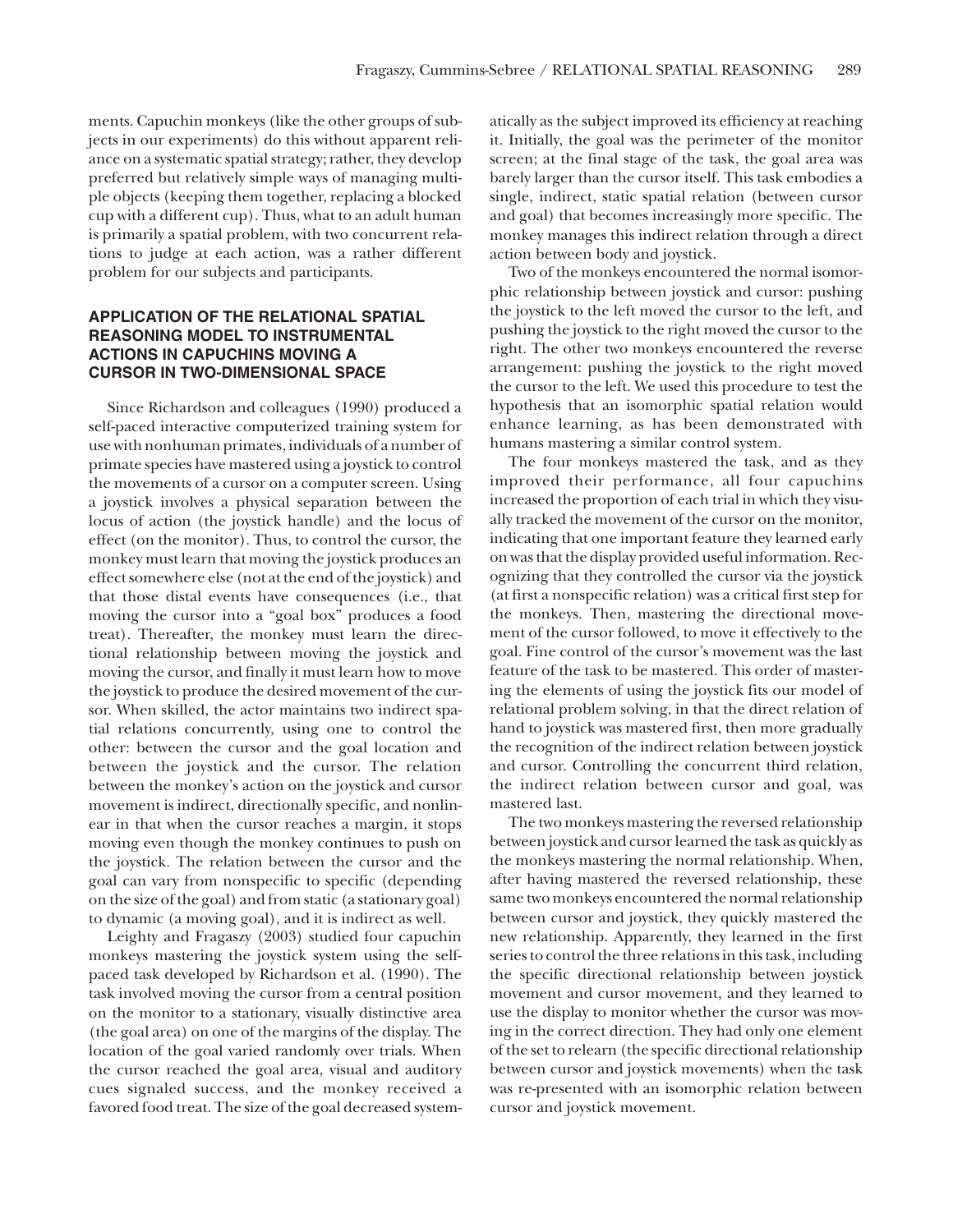Surprisingly, perhaps, to those who have not watched capuchins using joysticks is that all four monkeys displayed a characteristic tilt of the whole torso to the side toward the goal as they moved the joystick laterally, as do other capuchins that are proficient at using a joystick. They did this only when they had mastered this task (see Leighty & Fragaszy, 2003, for further discussion of this phenomenon). Many interpretations of this phenomenon come to mind. Perhaps it has to do with bringing the face closer to the goal area, for example. Our preferred hypothesis at this time is that this behavior reflects the strong inclination to control object movement through a direct spatial relation between body and object; the effort to control the spatial relation somehow expands beyond the hand and arm to encompass the torso and neck. We propose that capuchins' tilting is similar to the body tilting that humans exhibit when they are watching an object that they cannot touch directly in a context where they desire to control the object's movement (as when watching a bowling ball headed for the gutter, a tennis ball headed for the boundary line, or a golf ball headed for the sand trap). Casual observations and inquiries indicate that humans also tilt when playing video games in roughly the same circumstances as the capuchins tilt: when moving an icon in a two-dimensional display using an interactive device (joystick, controller box, mouse, etc.). To our knowledge, no other nonhuman species from the many that have used the same training system tilts while using the joystick. We are most curious to know if tilting is more evident in capuchins than in other nonhuman primates or if other investigators, not knowing what to make of this phenomenon, have neglected to discuss it. We predict that this phenomenon will be present in any species that masters the layered indirect relations present in controlling a cursor by means of a joystick, when the actor is challenged to achieve a specific relation.

After mastering control of the joystick as described above, the monkeys completed a series of other spatial tasks presented in the training paradigm of Richardson et al. (1990). These tasks included intercepting an icon moving across the screen in a semirandom trajectory by "chasing" it with the cursor, tracking a moving circle for up to several seconds by keeping the cursor within the circle as it moves across the screen (at 3 cm/s in our laboratory), moving the cursor around H-shaped "barriers" to reach a goal location, and lastly, "shooting" a moving icon by "firing" at it from a fixed point, where firing was triggered by directional movement of the joystick.

The intercept and tracking task shifted the relation between cursor and goal from static to dynamic. This change produced no serious difficulty for the monkeys. However, the introduction of "walls" in the display that interrupted the cursor's movements (in the absence of proprioception by the hand, on the joystick, of any barrier) initially disrupted performance. In this case, the monkeys had to learn to rely on visual information (only) that the cursor could move no further, despite their action on the joystick that normally resulted in directional cursor movement. Thus, the indirect relation between movement of joystick and movement of cursor within the margins of the display changed from being regular to irregular/conditional: moving the joystick moved the cursor except when the cursor encountered a wall. Eventually, however, the monkeys mastered all these tasks. That they can master these tasks indicates a powerful ability in these species to perceive and produce indirect spatial relations that are significantly different from any previous experience with the natural world.

In sum, using a joystick to move a cursor in a twodimensional display embodies at minimum three relations: one direct (between hand and joystick) and two indirect (between joystick and cursor and between cursor and goal area). One can manage the task sequentially, by moving the cursor, pausing to check the cursor's spatial relation to the goal, then moving the cursor again. However, efficient use of the joystick involves managing concurrently two indirect relations, one between the joystick and cursor and the other between the cursor and goal, and these relations can become more difficult to manage as the computer task becomes more complex.

### **Navigating Alley Mazes**

A two-dimensional maze with multiple T-intersections presents a sequence of binary spatial decision points. One can conceive of each choice point as presenting two (potentially conflicting) opportunities: (a) to move toward the goal according to Euclidean space and (b) to move toward a path that continues. These two properties of the choice point are orthogonal; the path that leads directionally toward the goal may or may not continue, and the path that continues may or may not lead immediately in the direction toward the goal. Relying on the single Euclidean relation between cursor and goal in navigating these mazes will lead to predictable errors at choice points where the correct path leads away from the goal. Once moving along a path, consideration of continuation (i.e., looking ahead to see if the path continued) would lead to correction of errors before striking the end of the alley. Alternatively, if the actor pays no attention to continuation, it would move the cursor directly into the wall at the end of the alley.

Fragaszy, Johnson-Pynn, Hirsh, and Brakke (2003) presented three capuchins with 192 mazes, each maze only once, on a computer screen. The monkeys used a joystick to move a cursor through the mazes to a marked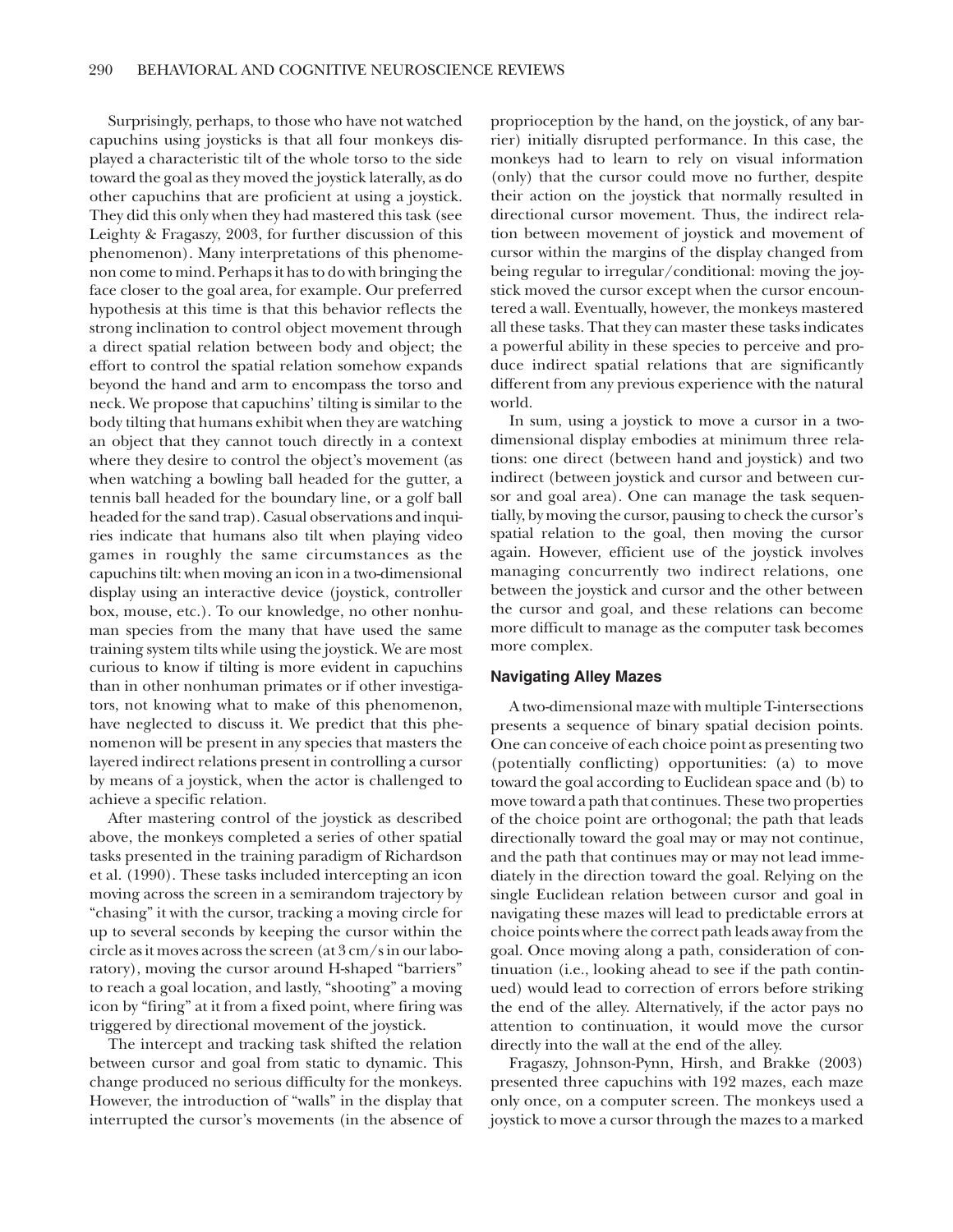

**Figure 2: Two Sample Mazes Presented to Capuchin Monkeys and Chimpanzees.**

NOTE: The actor used a joystick to move a cursor (not illustrated in the figure) through the alleys of the maze to a goal region (denoted by the star) on a computer monitor. Arrows indicate choice points; black arrows indicate choice points in which the incorrect choice appears to lead more directly to the goal than the correct one (a nonobvious choice). The first maze (A) contains three choice-points, one of which is a nonobvious choice. The second maze (B) contains five choicepoints, three of which are nonobvious choice points. Capuchin monkeys and chimpanzees solve mazes like those shown here, although they make errors while doing so. (Drawings by Julie Johnson-Pynn and Sarah Cummins-Sebree).

SOURCE: Fragaszy, Johnson-Pynn, Hirsh, & Brakke (2003).

end point to receive a food treat. The mazes each contained from one to five binary choice points, and zero to three of the choice points required selecting a nonobvious choice (such as the path leading away from the goal) as the correct path. Two representative mazes are illustrated in Figure 2. We presented the mazes in what we considered an ascending order of difficulty, from few to many choices and from few to many nonobvious choices. The most difficult mazes, presented last, each contained five choice points, of which three presented nonobvious choices. Since completing this study, we have presented the same mazes, in random order, to an additional four capuchins (Hoy, 2004; Hoy & Fragaszy, unpublished data).

All seven capuchin monkeys strongly preferred to move in the Euclidean direction of the goal when reaching a choice point. Counting only the initial decision at each choice point, the error rate was 61% where the correct path led 60° or more away from the goal (nonobvious choices) compared to 34% at other choice points. The monkeys managed to complete virtually all the mazes, however, even those with several turns away from goal, through sheer persistence. Their difficulties with the nonobvious choices might indicate that they did not integrate the two orthogonal spatial relations of Euclidean direction and path continuation into their action. Alternatively, they might have been unable to inhibit moving the cursor directly toward the goal or not weighed the cost of an error as significant, even if they recognized that a path going in the "right direction" might not continue.

One finding suggests that the monkeys sometimes looked ahead at least a short distance as they moved the cursor: they self-corrected the cursor's direction of travel after making an error before they moved the cursor to the end of the alley (range  $= 17\% - 51\%$  of errors). This finding, coupled with the monkeys' predilection to move directly toward the goal, suggests that they managed the two spatial relations in this task sequentially. First they moved the cursor toward the goal, then they looked ahead to see if the path continued. Their performance indicates, as predicted by our model, that managing concurrent spatial relations is more challenging than is monitoring a series of single spatial relations in sequence.

The continuing work with the monkeys solving these mazes evaluates the stability of the monkeys' strong bias to move directly toward the goal (and conversely, their tendency to incorporate path continuity into their decisions about choice of path) as well as other indices of spatial reasoning (such as self-corrections after making an error). The picture emerging now is that, with practice, the monkeys choose the correct path at nonobvious choice points increasingly more often. Thus, they apparently can learn to monitor the two relations concurrently or, at the least, to inhibit movement directly toward the goal so that the second relevant spatial relation (continuity of the path) can be integrated into the decision. This is a challenging task for capuchins, but they can master it. Similarly, they can master reaching into reflected space, mastering an indirect relation between movement and vision.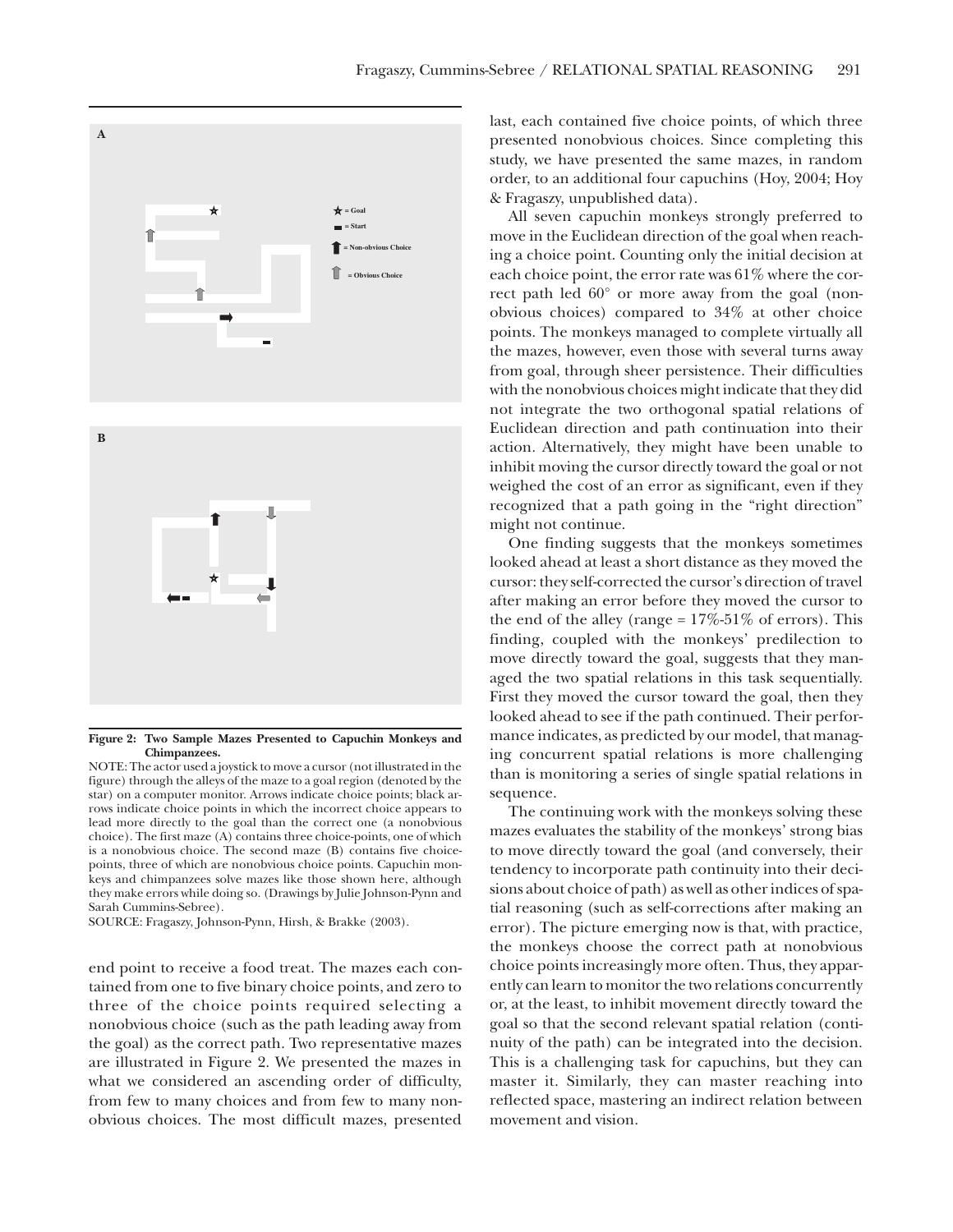## **Using Visual Information Under Altered Relations Between Vision and Location**

Using a mirror to guide movement to a point in space alters the normal relation between vision and action to prehend an object. This task introduces one additional, indirect, specific spatial relation to the problem of visually guided reaching. The actor must reach, not at the image in the reflection, but into the space reflected in the mirror and to a specific point in that space. Capuchins can master this problem (Marchal & Anderson, 1993). When honey-dipped raisins (a truly decadent delight for capuchin monkeys) were stuck onto a surface below the front edge of the monkeys' cage (and thus out of their view), two monkeys out of three learned to locate them efficiently with their hands when they could look in the mirror but searched randomly when they saw only the nonreflective side of the mirror. One monkey became so proficient that he got the raisin in a single reach per trial after the eighth session with this task, compared to two to six attempts per raisin without the mirror.

To summarize, when acting spontaneously with multiple objects, seriating multiple nesting cups, navigating two-dimensional displays using a joystick, and using a mirror image to guide reaching, capuchin monkeys rely initially and sometimes persistently on a single relation or (as in the case of the nesting cups, for example) adopt strategies that permit them to reach the goal without reasoning about two relations concurrently. In navigating two-dimensional mazes, the monkeys may learn to look ahead to the end of an alley at a choice point rather than always to move into the path that goes most directly toward the goal, but they have alternative strategies that can get them through this problem as well (such as making a random choice, then reversing if the path ends). Work with this experimental paradigm is continuing, so we will learn more about how they organize their actions in these mazes.

Overall, capuchin monkeys usually act spontaneously with objects to produce single indirect relations (e.g., between an object and a surface). However, the monkeys have mastered more complicated actions such as using a joystick to control a cursor, a task that integrates two indirect relations and has other complicating features, including a disjunctive spatial relation between joystick and cursor and a translation from 3-dimensional to 2 dimensional movement in that relation. They can also handle multiple relations sequentially (as in the nesting cups problem).

Can the same strategies suffice to use an object as a tool? Or does using an object as a tool inherently involve management of additional or different spatial relations? We turn to this subject next.

# **APPLICATION OF THE RELATIONAL SPATIAL REASONING MODEL TO USING TOOLS BY CAPUCHINS**

An animal uses a tool, according to the well-accepted operational definition proposed by Beck (1980), when it uses an object as a functional extension of its body to act on another object or a surface to attain an immediate goal. Working from the relational perspective, we include a conceptual element in the definition: an individual uses a tool only when the individual produces a spatial relation between the tool and another object or surface, rather than simply uses an already existing relation. This addition excludes some situations that others commonly include as examples of tool use, such as pulling in a stick already in contact with a target (say, a piece of food) when the actor arrives on the scene. In our scheme, the actor has to place the stick in relation to the food to use the stick as a tool. Adding this feature to the definition increases the cognitive significance of using a tool; it means that the tool user has considered alternative actions and selected a specific one, and thus that it has reasoned a solution to the problem, according to Bermudez (2003). Using this definition, a recent survey turned up 50 studies reporting tool use by captive capuchin monkeys between 1980 and 2003 (Fragaszy, Visalberghi, et al., 2004). These studies have included a wide variety of situations and methodologies. Trying to evaluate the shared features of these reports, and to compare them to equally varied reports about tool use in other species, is what sparked our interest in developing the relational properties model presented in this review.

How shall we consider the kind of reasoning that accompanies using a tool? Greenfield (1991) and Matsuzawa (1996, 2001) conceptualized the cognitive aspects of tool use as following from the sequentially nested property of spatial relations embodied in tool use. Matsuzawa's model (what he calls the "tree model") is shown in Figure 3 as a useful example of this general idea. In this model, the objects participating in the action are specified, and the order in which each spatial relation is produced is indicated: a direct action on an object (eating a termite) is listed as Level 0; in Level 1, an object is used in some way as an intermediary between the body and the goal object (using a twig to fish for termites). In Level 2, using the example of nut cracking, the nut and the anvil stone are connected at one node, and the hammer stone is connected to these (joined) elements. Thus, the temporal sequence of producing the spatial relations is reflected in the branching patterns; later actions are shown as higher nodes. Any particular combination can be repeated, using what Matsuzawa (1996) calls an embedding rule. As he noted, a sequential behavior following an embedding rule can have an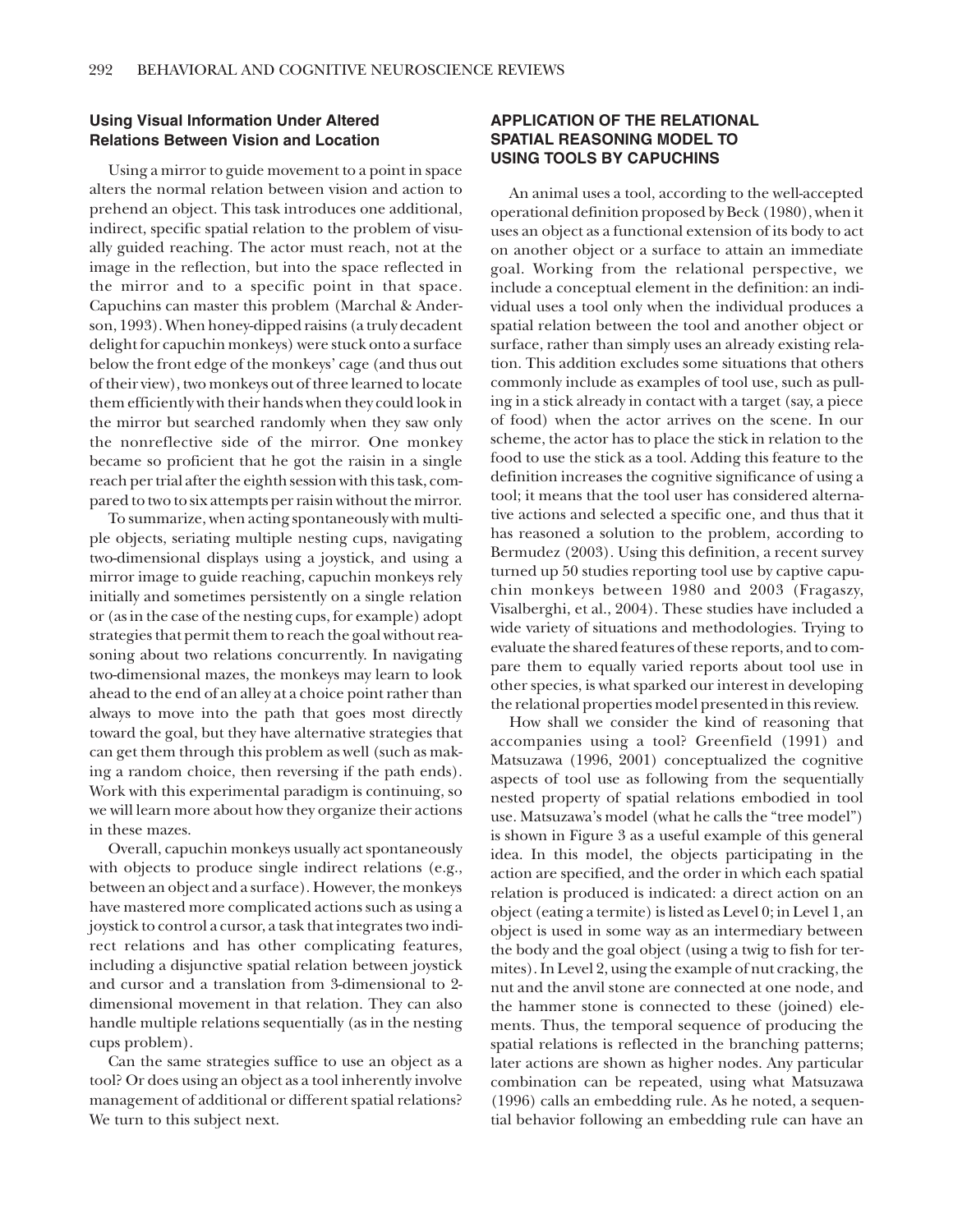

**Figure 3: Matsuzawa's (2001) Hierarchy of Tool Use Using the Tree-Structure Analysis.**

NOTE: According to our relational model, the example of Level 1 tool use given in the tree structure model (using a twig to collect termites) is a static, direct action producing one spatial relation. The relational model specifies the example of Level 2 tool use (hammering a nut with a stone placed on an anvil) as a sequence of two actions that produce a static relation with respect to the nut and anvil stone, followed by a dynamic relation between the hammer stone and nut. The example of Level 3 tool use is described in our relational model as production of a direct, static relation between the anvil stone and wedge stone, followed by a concurrent, two-relation action that requires (a) a direct, static relation between the nut and the anvil stone and (b) a direct, dynamic relation between the nut and the hammer stone. Thus, there are three relations in this example, two of which are concurrent, one of which is dynamic, and all three of which are direct.

SOURCE: Reprinted with the kind permission of Springer Science and Business Media.

infinite number of nodes in the tree, and the complexity of the resulting tree structure is indicated by the depth (number) of nodes. Figure 3 includes as Level 3 the form of tool use he observed that incorporated the most sequential relations, wherein chimpanzees used a wedge stone to shim a wobbly anvil stone, then placed a nut on the anvil, and finally cracked the nut with a hammer stone. Greenfield's (1991) "action grammar" model of increasing hierarchical complexity in the development of manual action and language is similar in structure.

The sequential hierarchical models of Greenfield (1991) and Matsuzawa (2001) delineate two important features of the actions in tool use: the number of spatial relations produced by the actor and the order in which they occur. In this respect, they are presented by their authors as embodying shared properties with language, and Matsuzawa also suggests the value of this model in analyzing social relationships; this generality is an important feature of such models. More relevant for the topic of this review, they provide a principled basis to evaluate different forms of tool use (such as cracking nuts, fishing for termites, or using a stick to lever open a fruit). However, neither sequential hierarchical model addresses several other aspects of the spatial relations embodied in using a tool that, from the perspective of ecological theory (E. J. Gibson & Pick, 2000; J. J. Gibson, 1979; Lockman, 2000), have an impact on the problem in a substantive way. These models do not consider the specificity of the spatial or force relations the actor must produce, nor the temporal flow of the activity, such as the modulation of activity when objects and surfaces move during the course of using the tool. From an ecological perspective, one must consider how the process of using a tool unfolds in time and in space, through actions performed by the body and in accord with the physical context of action (e.g., the nature of the objects used and the supporting surfaces); that is, with due consideration to the properties of spatial relations mentioned in Table 1.

Below, we examine selected recent studies of tool use in capuchin monkeys with respect to the five properties of spatial relations listed in Table 1. The studies are organized by the superficial structure of the problem (use a stick to probe or push; use a stick to pull; use a stone to pound; see Table 2). Our review makes clear that tasks with equivalent numbers of spatial relations can vary in other properties relevant to cognitive demands and that considering these other properties enhances our understanding of the monkeys' behavior.

## **Using Sticks to Push and Probe**

Many studies have investigated capuchins' ability to use a stick to probe or dip for food or to insert a stick into a tube to push food out. In the dipping/probing task, a container is filled with a viscous food (e.g., syrup, apple sauce, yogurt) that can be retrieved through openings too small for a capuchin's hand. The apparatus is fixed to a rigid surface or placed on the ground, and the monkey uses sticks or other long, thin objects to probe into the container. Inserting a stick into an opening to probe for a viscous material requires producing a single, static, permissive relation. In other words, this is a simple toolusing task. Capuchins can master this task even before their first birthday (Westergaard & Fragaszy, 1987; Westergaard, Lundquist, Haynie, Kuhn, & Suomi, 1998).

Using a stick (or hoe or cane) to move an object across a surface by pushing it with the stick can be more complicated. We have no experimental data on capuchins given the problem of pushing an object across a smooth, open surface. We do, however, have a provocative set of data about capuchins pushing a piece of food out of a tube using a stick as a probe, presented to capuchins by Visalberghi and Trinca (1989) and Visalberghi and Limongelli (1994) and to additional monkeys and apes by Visalberghi, Fragaszy, and Savage-Rumbaugh (1995). Pushing the food involves inserting the stick into the tube (one relation, indirect, nonspecific, static) and then pushing the food through the tube (second relation, sequential, indirect, nonspecific unless the food is small and the tube wide, for example; dynamic, because the action of pushing must be maintained over some period as the food moves out of the tube). This task is readily mastered by capuchin monkeys in laboratory settings. Introducing an irregularity in the surface (a trap in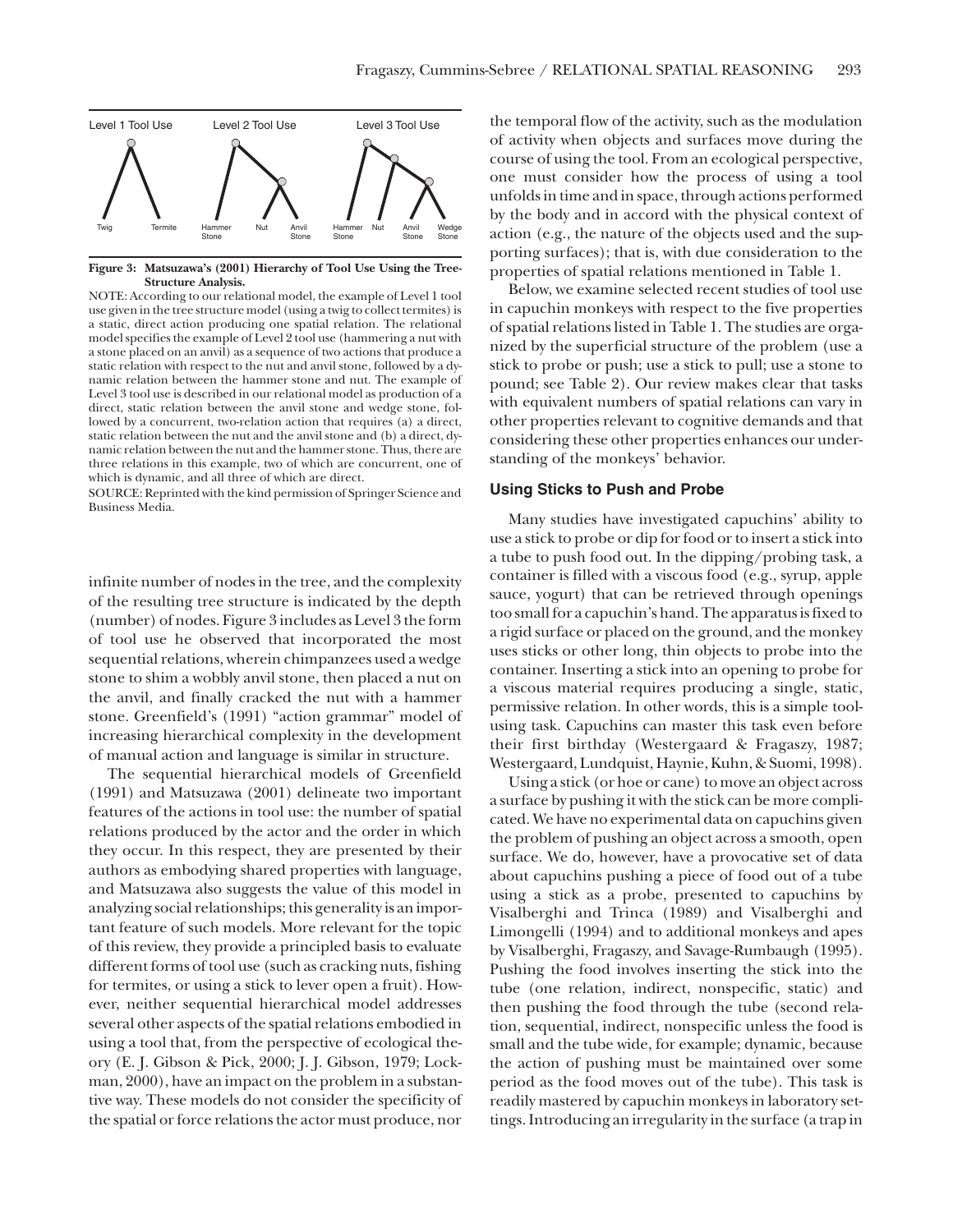the middle of the tube so that the food falls into the trap if pushed toward it) introduces a third relation to the problem. Now the actor must also monitor the spatial relation between the food and the hole concurrently with monitoring the second relation, between food and stick. The third relation is concurrent with the second, dynamic, indirect, and nonspecific in the sense that the food will fall into the trap no matter where along the edge of the trap it moves. This variation of the task was beyond the mastery of three of the four capuchins that encountered it in Visalberghi and Limongelli's (1994) study. The fourth monkey became proficient at inserting the stick on the side that permitted her to avoid the trap while pushing out the food, but the monkey did not use the indirect relation that she produced between food and trap to do this. Instead, she discovered a different spatial relation that allowed her to avoid the trap: she learned to insert the stick into the end of the tube farther from the food, and in this way, she always avoided pushing the food into the trap in the middle. She may have been evaluating the relation between the food and herself (a direct relation) or between the food and the end of the tube (an indirect relation)—the outcome would have been the same. In any case, the monkey evaluated a single static relation before or outside of acting with the stick on the food, an effective strategy so long as the trap remained in the middle of the tube. It was not effective, however, when the trap was placed off-center in the tube, and the monkey never mastered this variation of the task.

## **Using Sticks and Shaped Sticks (Hoes, Canes) to Pull**

Researchers have given nonhuman primates of several species a stick or shaped stick (hoe, cane, rake; hereafter all referred to as*stick*) to pull an object within reach (chimpanzees: Povinelli, 2000; Tomasello, Davis-Dasilva, Camak, & Bard, 1987; orangutans: Call & Tomasello, 1994; tamarins: Hauser, 1997; baboons: Westergaard, 1992; lion-tailed macaques: Westergaard, 1988). This action has also appeared spontaneously in many species (long-tailed macaques: Zuberbühler, Gygax, Harley, & Kummer, 1996; baboons: Beck, 1973; Tonkean macaques: Ueno & Fujita, 1998). Capuchins master using sticks to sweep in objects (adults: Cummins-Sebree & Fragaszy, 2005; Fujita, Kuroshima, & Asai, 2003; infants: Parker & Potì, 1990). In its simplest presentation, using a stick to bring something within reach does not require that the actor produce any spatial relation between two objects at all. When the stick is already in contact with the goal object or placed so that it can be pulled directly to the actor without regard for the position of the goal object (because both are contained within a channel, for example as in the tasks presented to chimpanzees by Povinelli, 2000), then the actor is using a direct relation to pull in the stick toward its body, and therefore the action does not qualify as tool use. This would be equivalent, in relational terms, to withdrawing a preplaced stick from a container of honey. However, when the actor must produce and/or monitor at least one indirect spatial relation to do so, using a stick to pull an object within reach is using the stick as a tool, as is inserting a stick into a container of honey, then withdrawing it, coated with honey.

The first spatial relation to manage in this problem is the position of the stick with respect to the goal object to be pulled toward the actor. Making contact between the stick and a discrete goal object (e.g., a small piece of food) requires producing a static, specific spatial relation. Visually guided placement of a stick to achieve a specific spatial relation to another object initially challenges capuchin monkeys. Monkeys observed by Cummins (1999) used a hoe (18 cm long) to pull in food when it was first presented (with the food in the center of the tray, directly in front of them, and the hoe positioned nearby, so that they needed merely to move it a few centimeters to left or right and then pull). Thus, they recognized from the outset what spatial relation they should produce. However, when the position of the food on the tray was altered, the monkeys would sweep the hoe far beyond or short of the food. These errors diminished with practice, and eventually the monkeys could maneuver the hoe to contact food at any position on the tray.

To retrieve the goal object effectively, the spatial relation between stick and the goal object must be maintained as the object is pulled toward the actor. Depending on the shape, size, and position of the tool, the location and properties of the goal object, and the properties of the surface across which the object is pulled, this may not require monitoring by the actor (as when the tool is large, the goal object small, smooth, and directly in front of the actor, and the surface over which it is pulled smooth, rigid, and flat). In this case, the task requires a static relation (the first positioning of the tool), and then the pulling action can proceed without monitoring the position of the goal object. On the other hand, many variations of tool, goal object, and surface can produce irregular or unpredictable movement of the goal object during the pulling process, and the actor will have to monitor the movement of the food with respect to the tool (a dynamic relation). Thus, to increase the difficulty of this problem, one could alter the situation in any manner that introduced a dynamic element into the spatial relation between the stick and the goal object. This could be done, for example, by using a goal object that rolled irregularly, and thus away from the tool. We are not aware of any study that has examined this possibility in a systematic fashion, but in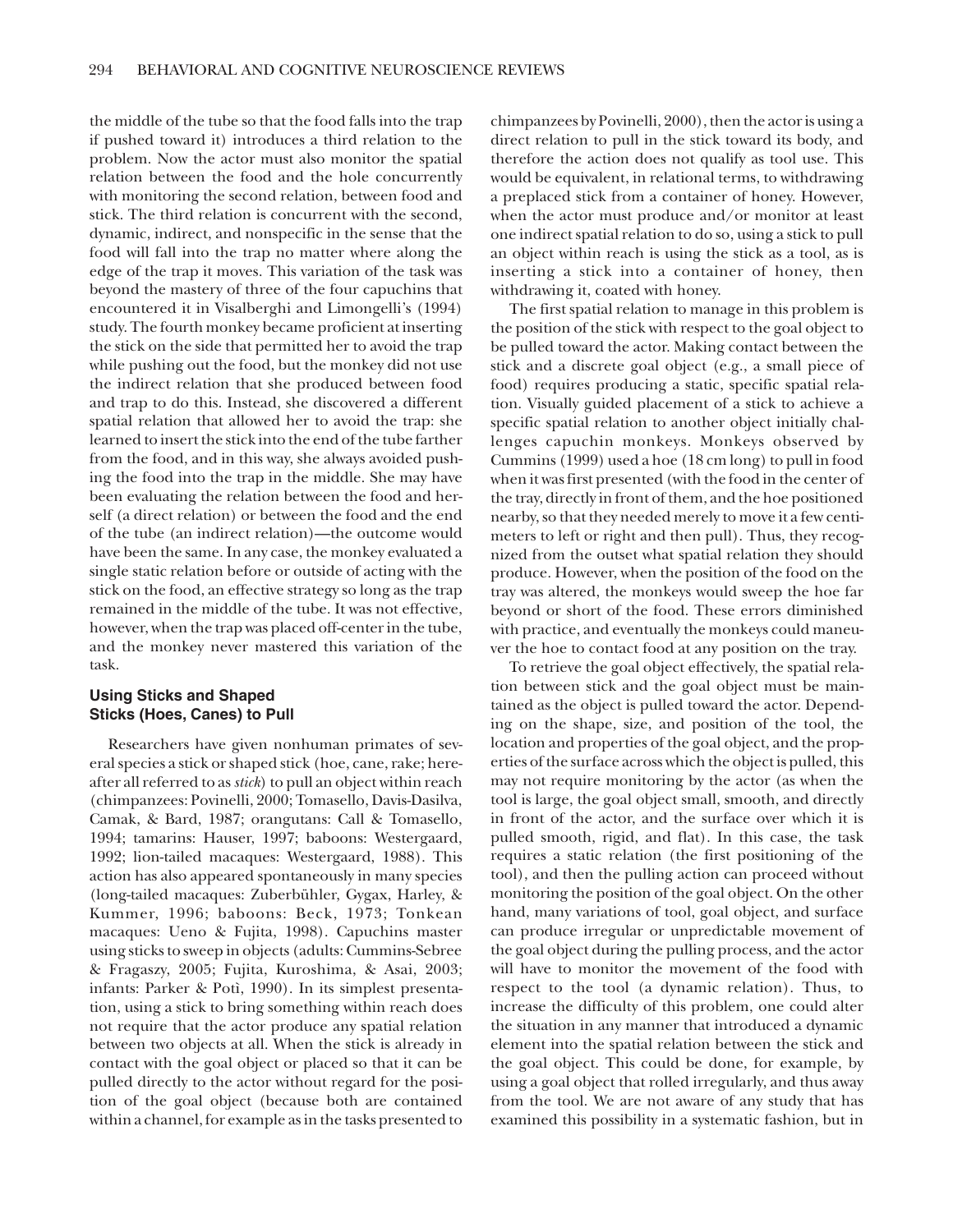

**Figure 4: Xenon Chooses a Platform Containing a Barrier From Which to Retrieve the Food (A) and a Platform With a Smooth, Continuous Surface From Which to Retrieve a Treat With a Hoe Tool (B).**

NOTE: We classify the action in the top photograph as a two-relation, concurrent, dynamic action that is direct with respect to the hoe and the food and indirect with respect to the barrier and the food. That is, the actor manages the relation between the food and the hoe by acting directly on the hoe; it manages the relation between the food and the barrier indirectly, by acting on the hoe. We classify the action in the bottom photograph as producing a single dynamic, direct relation (hoe to food) with no temporal properties. (Photos by Sarah Cummins-Sebree.)

our studies (see below) in which the monkeys used a hoe to pull in a piece of dried cereal or a raisin, these objects frequently slid sideways and out of contact with the tool, requiring the monkey to reposition the tool to make contact with the goal object again. Thus, this spatial relation is often dynamic.

Another way to increase the difficulty of the pull-in problem is to add an additional concurrent relation. Cummins (1999) did this by introducing an irregularity in the surface across which the monkeys pulled an object with a hoe (see Figure 4). She used two kinds of irregularities: a hole  $(3 \times 10 \text{ cm})$  and a solid vertical barrier  $(4 \times$  $10 \times 4$  cm). With an irregularity in the surface across which the monkeys had to pull the food, the task required monitoring the relation of food to tool (a direct, potentially dynamic relation) and the relation between food and the surface irregularity (a concurrent, indirect, permissive, dynamic relation). The relation between the goal object and the surface irregularity is intrinsically dynamic because the goal object moves with respect to the irregularity. This version of the problem thus presents two concurrent relations, at least one of which is dynamic and often both are being dynamic. The monkeys managed to move the food past the barrier (9 times out of 10 trials) in the first 10 trials (two subjects) and after 40 trials (one subject). Two monkeys reached the same level of competence at moving food past the hole in 68 trials and 126 trials, respectively. The last monkey did not reach the criterion of success in moving the food past the hole. Thus, controlling the position of the food with respect to the hole seems more difficult than does controlling the food with respect to the barrier. The barrier, even though it impeded vision and movement of the food, permitted repeated attempts. The hole, on the other hand, afforded no repetition; the food was lost once it fell into the hole. But the important point for our discussion here is that with both kinds of surface irregularities, the monkeys mastered the indirect, concurrent, dynamic problem of moving the food with respect to the irregularity.

Cummins-Sebree and Fragaszy (2005) assessed another dimension of spatial management in pulling tasks by presenting variously shaped objects to the monkeys in different positions on the tray. In this case, the monkeys frequently rotated and turned the objects to achieve a specific spatial relation between a part of the tool object and the goal object. In the simplest version of the problem, six monkeys were presented over successive trials with a pair of canes, each with a piece of food near the hook of the cane. The monkeys could choose one of the canes to pull in one piece of food. When the food was positioned outside the curve of one cane and within the curve of the other identical cane, capuchins tended to choose the one containing the food within the curve (80% of trials for this pairing type). Thus, they recognized the importance of the position of the food with respect to the curve of the cane, and they selected the cane that required no action on their part to produce a spatial relation between food and cane. Similarly, when they had a choice between an object of other shapes already positioned appropriately (so that it just required pulling in), they preferred that object to another that they had to reposition before pulling. In this respect,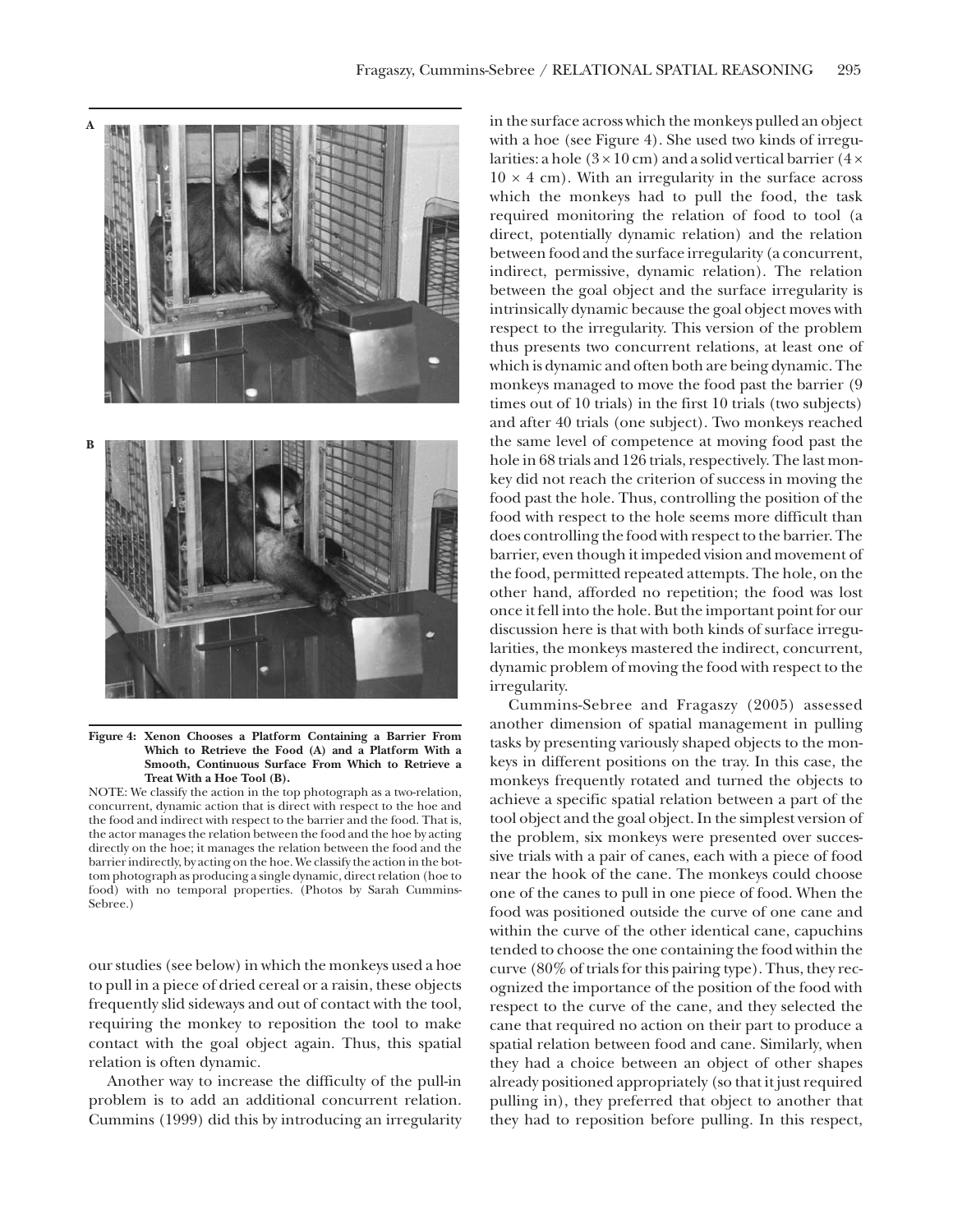they were similar to tamarin monkeys that also preferred canes and other objects that allowed them to pull in food without producing a spatial relation themselves (Hauser, 1997). This task does not meet our definition of tool use because the actor did not produce any spatial relation between one object and another; it merely used a preexisting relation. However, the capuchins also managed the first-order version of the cane problem, in which they actively produced an appropriate spatial relation between tool and food by rotating and repositioning the tool; the tamarins did not. Capuchins were not always successful at repositioning the tool; indeed, each monkey made 4 to 10 attempts to reposition a tool before succeeding to use it to pull in the food, and across all testing, they succeeded on 20% to 46% of the trials in which they repositioned the tool.

In this task, the capuchins must occasionally reposition the tool to produce effective contact between the tool and food; in all cases they must maintain that contact so as to retrieve the food. Thus, this task incorporates multiple elements of our spatial-reasoning scheme. This is also a dynamic task that requires indirect contact with the food (through the use of the tool), and depending on the contours of the tool, it may involve a specific or nonspecifc relation (specific if the surface area used to make contact with the food is at a minimum; nonspecific if the surface area is at a maximum). Producing a specific spatial relation is not an easy task for capuchins in such a demanding tool-using situation.

To summarize the monkeys' use of stick tools, the tasks presented to capuchin monkeys have incorporated one or two indirect relations, and in the two-relation problems where a surface irregularity had to be monitored, the second (concurrent) relation was dynamic. All of these conditions were mastered by some of the monkeys, indicating that concurrent dynamic spatial relations are not an insuperable challenge for them. The monkeys repositioned tool objects to bring them into contact with a goal object and, significantly, to alter the orientation of parts of the tool to the goal object (thus producing a specific spatial relation between tool and goal object). However, in all these problems, precise control of the distal end of a long tool is a challenge for them. The biomechanical properties of the tools that were provided (e.g., their relatively long length with respect to the monkeys' arms and perhaps their mass and other properties, such as inertial tensor—Wagman & Carello, 2001) and the constraints of manipulating them through bars or apertures no doubt contributed to the monkeys' difficulties. We do not yet have a good measure of the monkeys' aptitude for precise placement or modulation of movement with a tool object; this topic is ripe for further investigation. The coordinative demands of skilled movement with an object are an integral part of the cognitive package used in tool use (Bernstein, 1996; Berthoz, 2000; Turvey, 1996).

## **Using One Object to Break Another**

Cracking open a nut (or any husked fruit or a shell; we shall use the generic label *nut* for all such foods) can require producing one or more spatial relations, and these relations can vary in all the properties listed in Table 1. In the simplest circumstance, as in probing, the task involves producing a single spatial relation between a held object and a static target, as when the nut is firmly attached to a substrate. Striking the nut with the tool object (*hammer*) is a static relational act. When the nut is placed on a specific surface (hereafter, *anvil*) by the monkey and then struck, the problem embodies two static relations (nut to substrate and hammer to nut). When the monkey places the nut on an anvil and then pounds it with the hammer (a second relation), meanwhile monitoring that the nut stays on the anvil as it is struck, the task has two concurrent relations, one of which is dynamic. Whereas to date all the studies of nut cracking in captive situations fall into the category of single-relation problems, those in more natural settings include two relations. We will focus our attention on studies concerning dynamic single- and dual-relation problems.

### **Using a Stone to Crack Nuts**

A nut-cracking sequence typically consists of a capuchin picking up a nut and carrying it to a stone or other loose, hard object, placing the nut on the ground beside the stone, then lifting the stone with one or both hands and bringing it down on the nut. When naïve capuchins encounter nuts together with other hard objects, they combine the objects and nuts in all possible combinations of actions and spatial orientations (e.g., holding the nut in the mouth while pounding the other object on the floor or placing the nut on top of the other object and pounding both of them—in that spatial configuration—on the floor) (Visalberghi, 1987). Occasionally, the monkey first places the nut on the ground and pounds it with the other object. The occurrence of this effective combinatorial action becomes more frequent with time (see also Anderson, 1990). Researchers have seen individuals as young as 2 years old use a hard object to crack open loose nuts (Anderson, 1990; Resende, Izar, & Ottoni, 2003).

Very recently, Fragaszy, Izar, et al. (2004) documented a population of wild capuchins in Piauí, Brazil, using stones to pound open nuts placed on an anvil stone with stone hammers. This is an important discovery, as it is the first documentation of routine tool use (i.e., by most individuals in a population, over a long period) by wild capuchins. Moreover, the form of the activity is exactly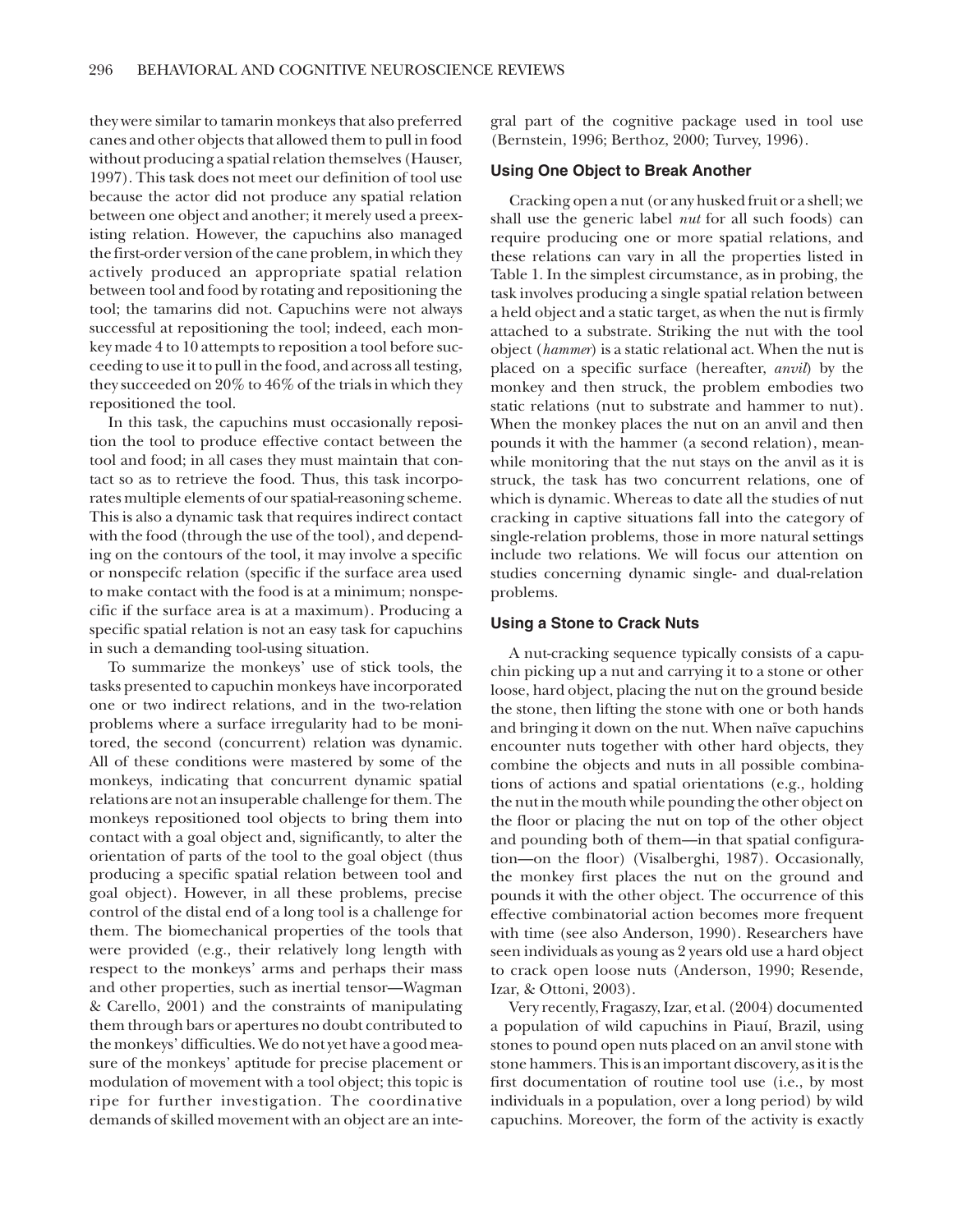

**Figure 5: A Wild Capuchin Monkey (***Cebus libidinosus***) Cracking a Palm Nut With a Stone, Using an Anvil.**

NOTE: The recent discovery that populations of wild capuchin monkeys use stone tools and anvils opens up new opportunities for study of relational actions in natural settings in this genus (see Fragaszy et al., 2004, for further information). (Photo by T. Falotico.)

that noted for wild chimpanzees in some parts of western Africa (Boesch & Boesch-Achermann, 2000; Inoue-Nakamura & Matsuzawa, 1997) that Matsuzawa (2001) has so elegantly diagrammed. The monkeys, like the apes, transport nuts to the site where they will be cracked, and they transport (then or at a previous time) a stone, large enough to crack nuts, to the site. The anvil surfaces used by capuchins are large in *situ* boulders, exposed rock, or fallen logs. The cracking activity begins with the production of one static relation (placing the nut on the anvil stone), which is quite specific, as the monkeys place the nut repeatedly in different places on the anvil, apparently until it rests without rolling in one of the small depressions on the anvil's surface that develop from the pounding activity. Then, the monkey strikes the nut with a heavy hammer stone (average mass = 1.1 kg; Visalberghi, Fragaszy, Izar, and Ottoni, unpublished data), producing a sequential, static, nonspecific, relation between hammer stone and nut. Capuchins living in semifree conditions crack nuts in a similar manner using hammer stones and anvil surfaces (Ottoni & Mannu, 2001). The monkeys studied by Ottoni and Mannu cracked much smaller palm nuts than did the wild monkeys observed by Fragaszy, Izar, et al. (2004) and used correspondingly smaller hammer stones, but the structure of the activity in terms of the nature and sequence of spatial relations produced by the monkey is the same (see Figure 5).

Cracking a nut with a hard object involves, at minimum, producing one static, nonspecific relation between tool and nut. But many features of the situation can increase the number of relations and the nature of each relation. For example, if the nut is loose and prone to roll when struck, and large enough, or if the hard surface is sloping or uneven, the actor may hold the nut during striking (managing a dynamic relation between nut and hard surface) if the shape and weight of the hammer stone permits the monkey to hold it in one hand. If it does not, the monkey may try to place the nut in as stable a position as possible, and this seems to be the favored solution of the wild monkeys in Piauí that are handling very large stones to crack large nuts. Further details of how the monkeys in Piauí manage to produce aimed strikes with the very heavy stones that they use to crack palm nuts will be forthcoming as systematic study of this interesting phenomenon gets underway.

# **APPLICATION OF THE RELATIONAL SPATIAL MODEL TO VIEWED EVENTS BY CAPUCHINS**

We move now to spatial reasoning about viewed events, in which the actor anticipates the location of some object following movements through a space. These studies typically involve a passive viewer watching a display and indicating through an instrumental response where he or she anticipates an object can be found at the conclusion of the event (e.g., Berthier, DeBlois, Poirier, Novak, & Clifton, 2000; Hood, Carey, & Prasada, 2000; Hood, Cole-Davies, & Dias, 2003; Keen, Carrioc, Sylvia, & Berthier, 2003; Mash, Keen, & Berthier, 2003).

## **Predicting the Trajectory of a Moving Object**

Do capuchin monkeys anticipate that objects moving in a straight line continue to move in a straight line unless other forces intervene, that solid objects block the passage of other solid objects, and that objects fall if they are unsupported? According to Bermudez (2003) and Spelke and colleagues (1992), these are canonical object properties that underlie human cognition; therefore, it is worth determining if other species know the world in the same way. The spatial relational model illuminates features of these events that might challenge the viewer's spatial reasoning.

According to our model, continuation of movement in a straight line involves a single dynamic spatial relation between object and surface. The impediment to movement provided by a solid barrier adds a second (static, sequential) spatial relation to the movement event (as the object comes to a halt when it reaches the barrier). Finally, the passage of the object over a gap in the supporting surface provides a second (dynamic, sequential) relation to the event (as the object falls when it reaches the gap). In this last instance, movement shifts from the horizontal plane to the vertical plane.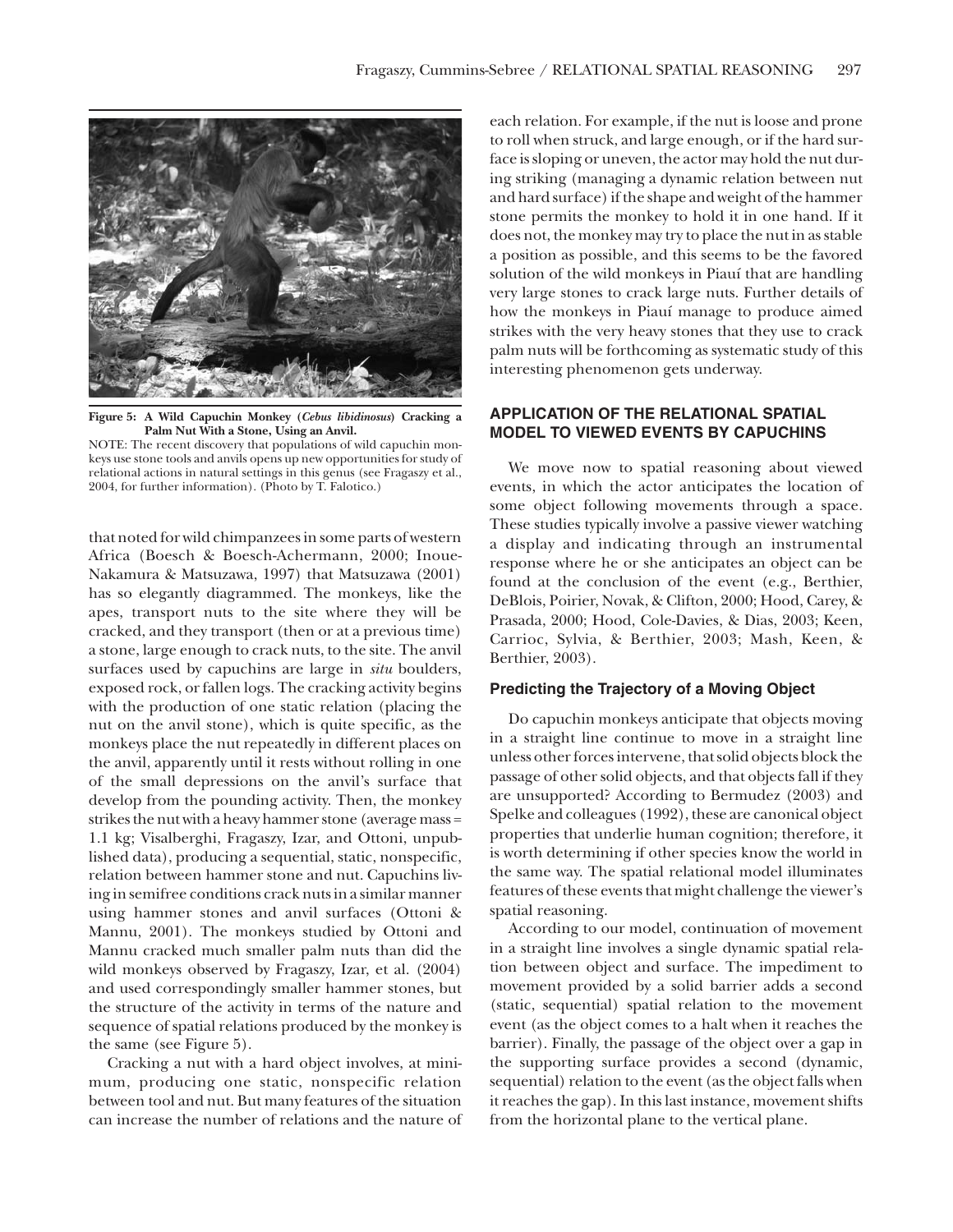Fragaszy and Cummins-Sebree (unpublished data) examined these three elements of knowledge about object movement in capuchin monkeys using a "search" task, similar to tasks used by developmental psychologists to study young children's spatial cognition (e.g., Berthier et al., 2000; Hood et al., 2000, 2003; Keen et al., 2003; Mash et al., 2003). We presented a "puppet" display of a metal ball rolling across various surfaces to seven adult male tufted capuchin monkeys (see Figure 6). First, the monkeys learned that retrieving a metal ball and returning it to the experimenter produced a food treat. They could retrieve the ball after it rolled to a stop at one of several designated locations (windows cut into the clear acrylic panel covering the front of the display). Subsequently, they learned that they needed only to indicate the window where the ball would stop rolling rather than actually to retrieve the ball. At this point, their behavior indicated where they expected a rolling ball to come to rest. The experimenters then presented a series of displays to them where the ball moved in front of them but then stopped short of a learned "end" location. After they indicated their expectation for the window where the ball would come to rest, the ball continued on a linear path to its (physically logical) end point. A correct choice earned the monkey a food treat. Essentially, the experimenters asked the monkeys to predict where an object that they saw moving across a particular substrate would come to rest. This task is logically similar to the search tasks used with young children, in which the child views a ball rolling along a track with and without various obstructions and with or without transparent or opaque occluding panels between the child and the track. After viewing the ball moving along the track, the child is asked to retrieve the ball. The child's first search location is taken to indicate where the child expects the ball to have come to rest (e.g., Berthier et al., 2000; Hood et al., 2000, 2003; Keen et al., 2003; Mash et al., 2003).

After the monkeys became proficient with a few familiar layouts of horizontal surfaces and paths of movement, we conducted experimental sessions in which novel layouts were inserted among the familiar (training) layouts. We asked the monkeys to predict the ball's resting point in three situations. In Experiment 1, the ball rolled in a linear path across a continuous, unobstructed horizontal surface (the continuity experiment, panel d in Figure 6). In Experiment 2, there were two potential end points where the ball could travel when a solid vertical barrier appeared along the horizontal path (the solidity experiment, panel b in Figure 6). In Experiments 3 and 4, the ball traveled along a horizontal surface; novel trials presented the horizontal surface with a gap along its length that was twice the diameter of the ball (the gravity experiments, panels a and c in Figure 6). Experiments 3 and 4 differed in the location of the ball

at the time of choice (near the gap in Experiment 3; at the center of the panel in Experiment 4). In all the experiments, the ball appeared to the monkeys to move autonomously, although in fact the experimenters controlled its motion from behind a thin wood-fiber panel by means of a strong magnet that they moved in the desired manner. Each monkey completed 12 to 18 trials with novel layouts in each type of task, as well as 24 to 54 familiar layouts. The familiar layouts and a sample of the novel layouts used in each experiment are illustrated in Figure 6. The monkeys maintained nearly perfect performance on the familiar layouts during the test sessions, so we discuss here only their performance on the trials in which the monkeys encountered novel layouts.

Capuchins chose the correct (physically possible) end points of the ball's path in Experiment 1 significantly more often than expected by chance (52% correct vs. 33% expected by chance). Thus, they were moderately accurate in predicting that a ball rolling in a novel linear trajectory across an unobstructed surface would continue on that linear trajectory. The monkeys were consistent in their performance over the three blocks of trials with novel layouts (6 novel trials per block). In Experiment 2, as in Experiment 1, the monkeys chose the correct window significantly more often than expected by chance (on 63% of trials vs. 50% expected by chance), and also as in Experiment 1, their performance was consistent across three blocks of trials with novel layouts. They thus moderately accurately predicted that a ball would roll to the unobstructed side of the path. However, the monkeys had much less success at anticipating the path of movement of a ball along a surface with a gap, the layout in Experiments 3 and 4. Indeed, in Experiment 3, where the ball paused just in front of the gap (and close to an end point that was "possible" during training trials), the monkeys selected the *incorrect* end point 62 times out of 70 trials. We reasoned that the procedure may have biased the monkeys' preference for an incorrect window, so in Experiment 4, we altered the trial-initiation procedure so that the ball stopped moving (signaling the monkey to make a choice) at the center of the path, equidistant between the two sides of the apparatus with the windows, to signal that the monkey could make its choice. In this circumstance, all of the monkeys failed to choose a correct window at levels significantly greater than chance, although they did not, as in Experiment 3, choose the incorrect window more often than others.

These studies suggest that the monkeys are able to predict some aspects of an object's movement. They are not uniformly proficient, however. They coped better with a single relation in one plane of movement (linear continuation or a solid barrier stopping travel) than with the double relation of an object rolling toward a hole and falling downward (where linear continuation is fol-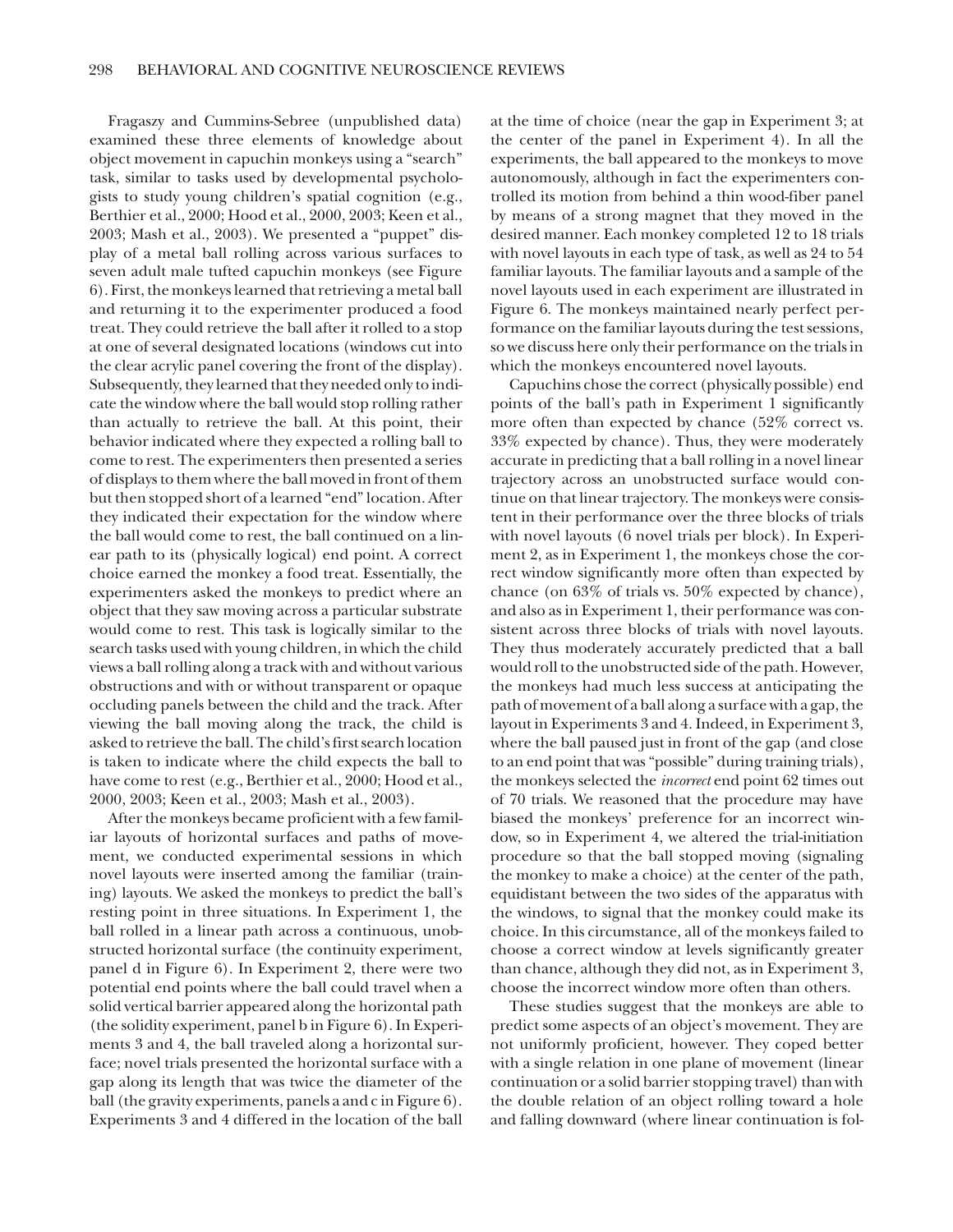

**Figure 6: Experimental Arrangements Used to Evaluate Capuchin Monkeys' Ability to Predict the Future Position of a Rolling Ball.**

NOTE: By placing its hand on the window, the monkey indicated the window (shown by an outline in the figure) where the ball would appear if it continued to move to the left or right along the shelf. For all of the diagrams, the arrows indicate the movement of the ball, and the asterisks indicate which choices were correct (and resulted in the monkey receiving a food treat):

(a) *Gravity experiment*. Training (left): Half of the time, the ball rolls toward the left window, the other half to the right window. The ball stopped rolling at a point about two thirds of the way toward one window. For any training trial, the correct (rewarded) choice was the left window when the ball moved to the left and the right window when the ball moved to the right. Testing (right): The ball first moved about two thirds of the way toward one window and then stopped (just before reaching a gap). Once the monkey chose a window, the ball was moved over the gap so that it fell to the next platform. On half the trials, the gap was toward the right window and the ball rolled to the right; on the other half, the gap was on the left and the ball rolled to the left.

(b) *Solidity experiment*. Training (left): The ball moved in a circle and came to rest in the center of the shelf; the monkey then chose a window. Choice of either window was rewarded. Testing (right): A barrier lowed by a change in the plane of movement). Considering these events in terms of the nature and number of spatial relations governing object movement provides one explanation of why the monkeys' anticipatory performance varied across conditions. If the perceiver is attending to a single element in a situation where two or more elements jointly determine the outcome, then its predictions about what will happen under varying scenarios will inevitably be inaccurate. We see in this work that capuchins are likely to cue on one relation; learning to integrate two relations into problem solving requires experience. This mirrors what we have found about capuchins' proficiency at solving two-dimensional mazes, as reviewed earlier. It also matches what we know of young children learning to solve problems by moving objects in space (e.g., Klahr, 1994) and, indeed, learning to solve problems in various domains of activity (e.g., Case, 1992).

## **Tracking a Fixed Spatial Relation Through Rotational Transformation**

Potì (2000) conducted an ingenious experiment to evaluate capuchin monkeys' relational reasoning about sets of objects. She presented capuchin monkeys with two identical boxes placed on a rotating tray (see Figure 7A). A black cylinder, visually distinctively different from the boxes, was closer to one box than the other, and thus served as a landmark, or allocentric cue of the identity of the boxes. After the monkeys saw the experimenter hide a food treat under one of the two boxes on the circular tray, a panel blocked their view, and the experimenter rotated the tray. In this way, the boxes moved in relation to the monkey's body and in relation to external cues (i.e., the room where she tested the monkeys). However, the boxes remained in a fixed spatial relation to the black cylinder on the tray and to each other. Then the experimenter raised the panel, and the monkey could choose to lift one box (and retrieve the food, if it made the correct choice). The monkeys initially relied on an egocentric frame of reference to choose a box (i.e., a

#### **Figure 6 note continued**

was present on one side of the shelf. The correct choice was the window opposite the barrier.

(c) *New gravity (conducted after the solidity experiment)*. Training (left): The ball moved in a circle and came to rest in the center of the shelf; the monkey then chose a window. Either window was correct. Testing (right): A gap was present on one side of the shelf; the correct choice was either the window opposite the gap or immediately below the gap.

(d) *Continuity experiment*. Training (left): The ball rolled on a linear path toward the lower end of the tray. It stopped several centimeters above the windows. The monkey then chose one of the windows (indicated by outlines in the figure). Testing (right): The ball rolled along a novel (diagonal) path toward the lower end of the tray, stopping a few centimeters above the windows. Some monkeys became proficient at predicting the ball's future position in the solidity and continuity experiments, but all failed to master the gravity problems in both formats. (Drawings by Sarah Cummins-Sebree.)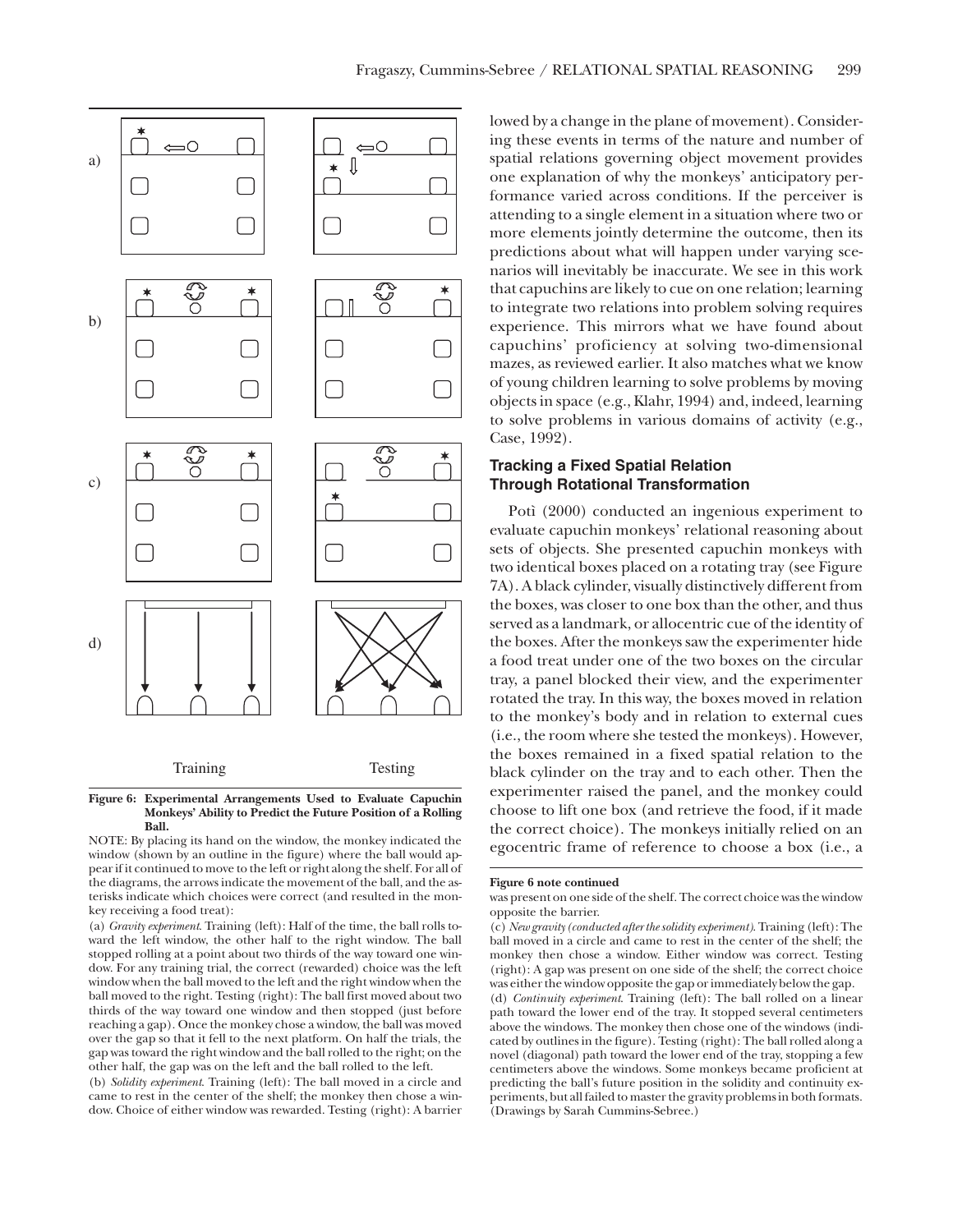

**Figure 7: The Position of Objects on a Tray Used by Potì (2000) to Study Capuchin Monkeys' Abilities to Use Spatial Cues.**

NOTE: The apparatus is depicted from above. The big circle indicates the tray, on which smaller objects were placed. A distinctive wooden block, shown as a filled black circle, was placed closer to one of two boxes, shown as squares. The box indicated by the square with the small black circle was baited. The dashed lines indicate the position of the monkey. At the beginning of each trial, a peanut was hidden in full view of the monkey (initial position). Then, the tray was rotated (in or out of the monkey's view) to the final position. (A) In Experiment 1, the monkey watched while the experimenter baited the container closer to the cylinder; then, a panel blocked the monkey's view while the tray rotated 90°, 180°, 270°, or 360°. (B) In Experiment 2, the experimenter randomly baited the container closer to, or farther from, the cylinder and then rotated the tray either behind a panel (as in Experiment 1) or in full view of the monkey. The monkeys reliably chose the baited container in Experiment 1 but had difficulty doing so in the Experiment 2 when they could not see the tray rotate. SOURCE: Drawing courtesy of Patrizia Potì (2000, p. 71).

side bias), but they eventually learned to use the black cylinder as a landmark cue.

Potì (2000) then conducted a second experiment with new subjects. In the second experiment, the baited box alternated randomly between the closer and the farther position in relation to the cylinder landmark (see Figure 7B). Once again, the experimenter rotated the table after baiting the boxes. On one third of the trials, the monkeys could see the platform as it turned (as in Experiment 1); on the other two thirds of the trials, they

could not see the platform turn. The monkeys preferentially selected the correct box when they could see the tray rotate and when the objects rotated out of view a full 360° (and thus reappeared at the original locations). This indicates that they could remember which box had been baited even though the box moved. However, they did not preferentially choose the correct box if the tray rotated less than 360° while they could not see it. Usually in these trials, they selected a box on the basis of an egocentric frame of reference (i.e., on their left side or their right side).

To summarize, in Experiment 1, the monkeys learned to choose the baited box that was the closer to the single landmark, regardless of whether the position of landmark and box had shifted (out of their view) with respect to the monkeys between the time of hiding and the time the monkeys made their choice. In this case, they could use a single allocentric spatial relation to guide their choice. In Experiment 2, they could choose the correct box when the correct box (of two possible) shifted across trials from close to or far from the landmark cylinder, but only when they could see the tray rotate or its position did not change (because it rotated 360°).

In both experiments, the boxes and cylinder were in a fixed (invariant) spatial relation among themselves (they did not move with respect to each other) on a given trial, and the whole layout moved with respect to the viewer and in the room coordinate system. This meant that the monkey had to track the relevant spatial relation through time; the relation was dynamic. According to our model of spatial reasoning, this is a more difficult problem than if the monkey merely had to remember the relational rule that the box closer to the cylinder was baited. But Experiment 2 presented an additional demand. Although the spatial relational structure of the task facing the monkeys in Experiments 1 and 2 was similar within a trial, the experiments differed in the constancy of the spatial relation between the baited box and the landmark cylinder. This relation was fixed in Experiment 1 and variable in Experiment 2. In Experiment 2, to choose the correct box required remembering the comparative linear distance of the two boxes to the cylinder (e.g., whether the baited box was closer to or farther from the landmark cylinder), despite the rotation of the entire frame (all three points). Remembering the current relation among internal elements while coping with a mobile transformation of the entire set of elements was too big a challenge for Potì's (2000) subjects. In the terms of our relational model, the variable spatial relation between cylinder and baited box added a second relation to the task. Although the second relation was not dynamic in a continuous sense, it was variable, and it therefore required additional monitoring compared to an invariant relation.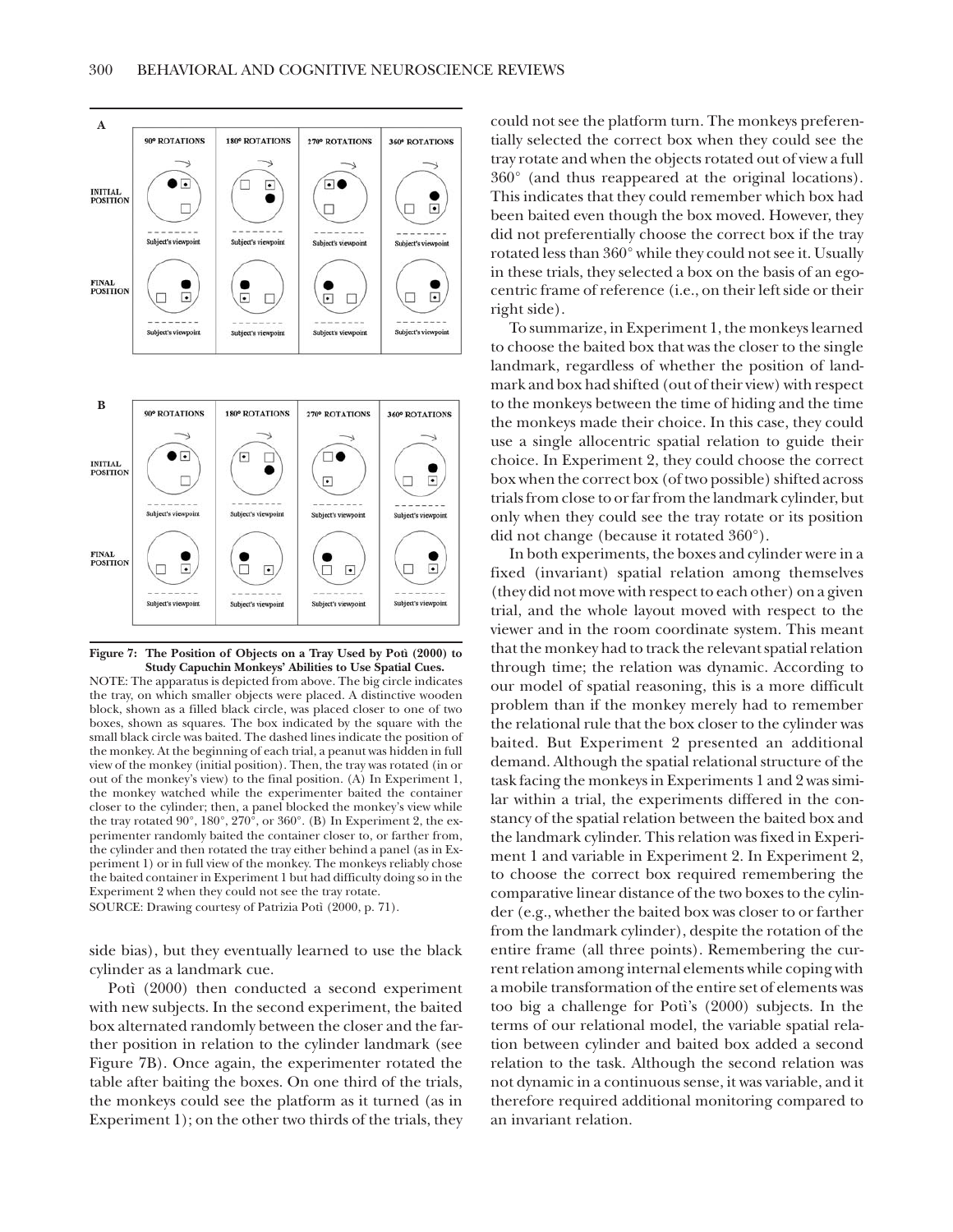## **CONNECTING THE RELATIONAL SPATIAL MODEL TO CURRENT TOPICS IN COGNITION AND NEUROSCIENCE**

#### **Links to Neuroscience**

Behavioral neuroscientists have been investigating the complexities of spatial problem solving in other venues. In particular, Maravita and Iriki (2004) discussed the neural correlates of the "body schema" in the activity of bimodal neurons in the premotor, parietal, and putaminal areas of the brain that respond to vision and somatosensory input from the hand or the arm. The "action space" of these bimodal neurons is centered on the body. However, action under altered spatial relations can change the action space of some of these neurons. In Japanese macaques (*Macaca fuscata*), the receptive fields of certain bimodal neurons are modified by the use of an object to extend the reach of the hand (a hoe tool). In short, the brain of a macaque learning to produce a spatial relation resets itself, so to speak, so that the entire space of action of the tool object (that extends reach) is included in the body schema. The tool becomes, neurally speaking, an extension of the body. In this sense, one might conclude that the macaque has managed to change the brain's treatment of the produced spatial relation from indirect to direct and thus to simplify the problem of managing its production. This matches the process we observed as capuchins mastered using a joystick to control a cursor, in which the monkeys eventually acted as though the hand directly controlled the cursor; by extension, it predicts that any skilled control of an indirect spatial relation (as for example between a prosthetic robotic hand, controlled by cortical activity alone, and a target—Helms-Tillery, Taylor, & Schwartz, 2003; Taylor, 2002) could involve a similar alteration of bimodal neurons relating to the body schema.

Macaques, unlike capuchins, only very rarely use objects as tools. Thus, it is no surprise that Japanese macaques studied by Ishibashi, Hihara, and Iriki (2000) needed hundreds of trials to master the problem of moving a hoe laterally to produce the necessary spatial relation between hoe and food so that they could sweep in a piece of food across a solid, smooth, horizontal surface. Ishibashi and colleagues' interest in the monkeys' actions with the tool was not the skill per se but in the associated alterations in activity patterns, neurotrophic factors, and gene expression in the forebrain that accompanied skill (Hihara, Obayashi, Tanaka, & Iriki, 2003; Ishibashi et al., 2002a, 2002b). When the macaques used two objects in sequence (one stick to push a food out of a tube and a second stick-hoe to pull the food within reach), prefrontal and parietal neural activation was detected (Obayashi et al., 2002). Maravita and Iriki (2004) mentioned that the monkeys quickly mastered the sequential task, unlike the slow mastery evident during learning to use the hoe tool in the first place. Maravita and Iriki noted that further study of neural correlates of learning to use tools in sequence will be valuable. We agree, and we point out that such work will also be of value in learning about neural plasticity associated with the management of multiple concurrent spatial relations. Systematic evaluation of the neural correlates of dynamic and multirelational problems, as laid out in our model, could be an interesting extension of this line of work. We wonder, for example, how the receptive fields of bimodal neurons are altered when a hinged tool is used (thus adding an additional relation to the tool that extends reach). Given their greater propensity to use objects as tools, inclusion of capuchins in imaging work of this type would be most interesting. However, they are not apt subjects for experimental procedures that require lengthy sessions in physical confinement (Fragaszy, personal observation), whereas macaques do participate well in such procedures.

#### **Links to Physical Reasoning**

Perceiving spatial orientations of objects at rest and movements of objects about axes or across planes is part of spatial reasoning. Indeed, understanding spatial orientation is a key aspect of physical reasoning in humans. Humans can reason accurately about the shapes, motions, and transformations of objects so long as they can form "useful descriptions" of component orientations to guide reasoning (Pani, 1997, 1999). A "useful description" is one in which the axes of the relevant objects and surfaces are accurately perceived, so that shape, motion, or translation can be expressed in relation to these axes. Adult humans tested by Pani (1997) appear to work from a general description of an object, with particular reliance on the vertical axis (e.g., slanted, parallel, tilted), to imagine how an object will appear after it has rotated. Pani (1997) noted that in a rotation problem the individual must locate the position and orientation of the given axis of rotation and then imagine the appropriate circular motion around it. This he describes as a "concrete procedure" that employs basic processes such as eye movements, attention, spatial organization, and working memory. These cognitive procedures are likely shared with other creatures that reason about space. We suggest that concepts of orientation presented by Pani (1997, 1999) can be useful in studying the cognitive aspects of producing spatial relations among independent objects in other species, as it has been in studying how humans imagine an object's rotation. For example, Potì (2005) mentioned the salience of the vertical dimension for chimpanzees' spontaneous constructions with multiple objects and their difficulty with repeating horizontal relations. In contrast to children,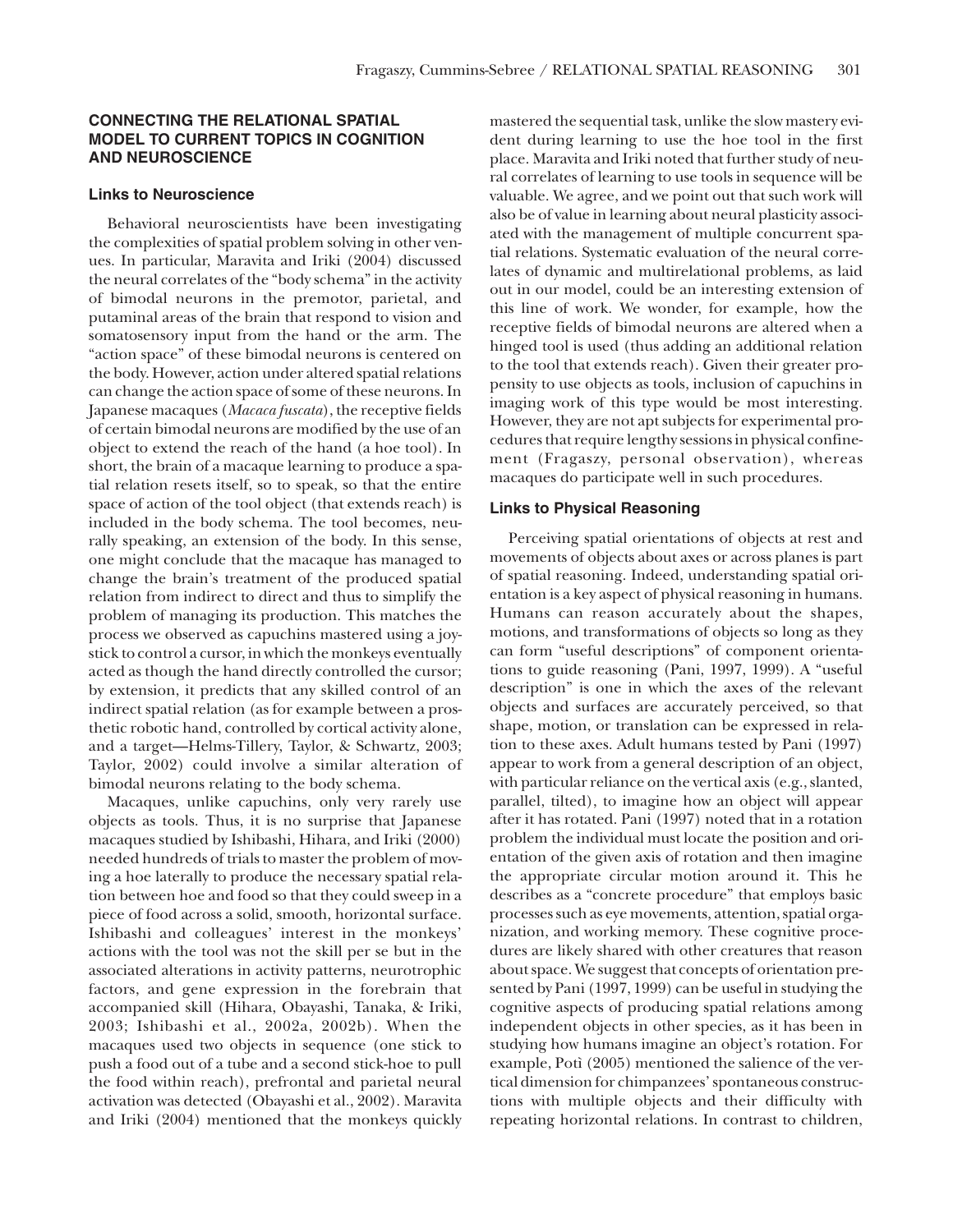chimpanzees rarely place objects next to each other, although they routinely place one object inside another and one object on top of another, as we saw also in their behavior with nesting cups (Johnson-Pynn et al., 1999).

Pani (1997) noted that invariant (symmetrical) properties of physical structures lead to redundancy, and redundancy supports efficient encoding. Many important spatial properties of objects with respect to other objects or surfaces (e.g., parallel, perpendicular, vertical, same) are singular, meaning that they have a categorically unique value. It is not necessary to count the degrees in an angle to identify that two objects are perpendicular to each other (i.e., at 90°). When perceptions are organized in terms of singular spatial properties, spatial reasoning tends to be accurate and efficient, according to Pani (1997). If singular spatial relations support efficient perception, they are a logical starting point to study spatial reasoning and neural reorganization during learning to produce and use spatial relations. For example, we predict that problems involving one or more singular spatial relations will be easier to solve than problems involving less specified spatial relations.

## **Static and Dynamic Spatial Reasoning: Focus on Special Populations**

Returning briefly to the issue of dynamic versus static relations and their relative demands on the perceiver, O'Hearn, Landau, and Hoffman (2005) reported that children with Williams Syndrome, a rare genetic disorder, have great difficulty, compared to age-matched normal children, in tracking multiple moving targets. They have no trouble remembering the location of multiple points or tracking the movement of a single object; their deficit seems peculiarly restricted to tracking independently moving points. Individuals with Williams Syndrome also display distinct impairment in certain visuospatial capabilities, namely, copying spatial models, either by drawing or making block constructions, but they are not impaired at recognizing biological motion, faces, or objects. O'Hearn et al. suggested that one possible explanation for the pattern of errors that Williams Syndrome children exhibit in tracking multiple points is that these children use fewer visual indexes (*sensu* Scholl & Pylyshyn, 1999), an hypothesized mechanism that specifically supports tracking multiple objects simultaneously, through continuous, simultaneous updating of multiple locations of discrete objects (or in two dimensions, points or contours). O'Hearn et al. suggested that the similar range of performance achieved by Williams Syndrome children at tracking multiple objects and at block construction tasks supports the interpretation that both of these tasks involve visual indexing, as Pylyshyn (2000) suggested. The distinction that Pylyshyn has highlighted between memory for static locations and

ability to track moving objects over time corresponds to the distinction in our model between perceiving or producing a static spatial relation (between an object and a surrounding frame of reference) versus a dynamic relation.

The relational reasoning model we have put forward suggests that styles of reasoning about perceived motion would also apply to building with blocks. Constructing a stable form with multiple blocks requires aligning and positioning objects with respect to several coordinate systems and often also with respect to gravity. Moreover, our model predicts that people with limited ability to perceive or produce concurrent dynamic spatial relations would likely have difficulty managing to use tools where the problem embodied concurrent dynamic relations. Some evidence supports this suggestion. Limongelli (1995) reported that 3-year-old children, after just a few trials, could push a treat out of a trap tube (a transparent tube with a "trap" in the center of it; the same problem presented to capuchins by Visalberghi and Limongelli, 1994) without error, and they could explain before acting what would happen if they pushed with the stick from one side or the other. In our framework, this task contains three relations. The first (a), putting the stick into the tube, is indirect and static. The other two, pushing the food with the stick (b) while avoiding the trap (c), are indirect, dynamic, and concurrent (see Table 2). Children 27 months old, on the other hand, did not manage to solve this problem effectively (Visalberghi, 2000). Similarly, a child with Williams Syndrome presented with the trap-tube problem for 20 trials at 4 years 10 months always chose the same side of the tube, thus failing on half of the trials because the position of the food with respect to the trap was randomized. When given the task again 2 months later, after the experimenter explained to her what to do, she failed only once. However, she was not able to explain why she succeeded, although she had "very good verbal skills" (Limongelli, 1995).

## **CONCLUSIONS**

The action-perception perspective emphasizes the actor's search for information and the significance of learning to perceive relevant features of the situation to guide future goal-directed action. This approach emphasizes knowledge as embodied in action and emphasizes the basis of learning to do any skilled action (including using objects as tools) in discovery through actions, perceptual learning, and practice in a particular context (Bernstein, 1996; E. J. Gibson & Pick, 2000; Smitsman, 1997). This perspective calls for an analysis of spatial problems in terms of how surfaces should be related to other surfaces, how the actor perceives the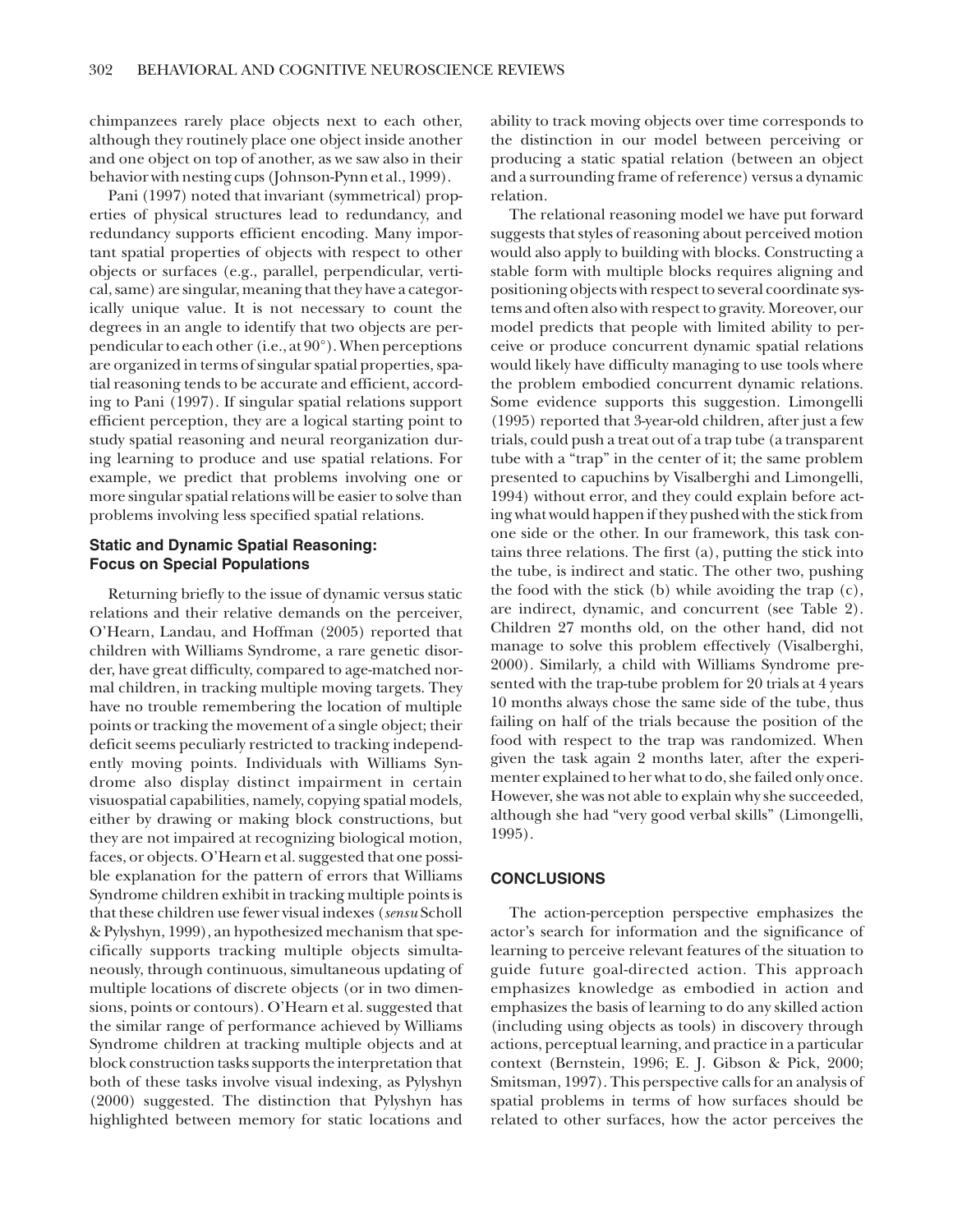relation between its actions and the movement of objects, and how the actor uses the body to achieve the desired forces and positions of objects with respect to surfaces and to each other (E. J. Gibson & Pick, 2000; J. J. Gibson, 1979; Lockman, 2000). The action-perception perspective applies to problems involving prediction of movement of objects and instrumental actions with objects, as treated in this review, as well as to other types of spatial problems not treated here.

We have drawn on this perspective to develop the relational model of spacial reasoning laid out in this review. An important advantage of our model is that it provides an integrative explanation for behavior in situations that are currently treated as disparate. Specifically, our model links the organization of spontaneous behavior with objects in the course of exploratory activity or play, goal-directed actions with objects and in space in the course of solving a problem, and judgments about object movement in situations where the actor is not controlling the movement or position of objects. All these behaviors reflect, in our view, the actor's attention to or production of spatial relations having particular properties, as laid out in Tables 1 and 2.

Our model makes testable predictions about the difficulty of spatial tasks in accord with their relational properties, including critical temporal properties not addressed by other models (e.g., Greenfield, 1991; Matsuzawa, 2001). One prediction our model makes is that the temporal dimension of spatial relations powerfully affects the difficulty of the problem for the actor. Circumstances in which the individual must detect or produce dynamic relations are more challenging than circumstances in which static relations suffice. A second prediction is that concurrent relations are more difficult to master than sequential relations, and a related prediction is that mastery of a concurrent relation will proceed by sequential mastery of the component relations, then by their integration. A final prediction is that increasing specificity of any spatial relation to be produced or recognized increases the difficulty of managing that relation.

This model clearly requires further refinement. We cannot specify, for example, if these elements contribute incrementally or synergistically to the difficulty of a problem. Nor can we specify in what order a novice approaches the elements of spatial relations in the course of learning to solve a problem. Nevertheless, core predictions from the model are eminently testable, by systematically varying the number, specificity, dynamic status, and sequential or concurrent relational requirements embodied in a problem. For example, one may present two (or more) groups of subjects with foodretrieval tasks that range from producing a single nonspecific, direct, static relation (such as retrieving honey from an open container by direct reach with the hand) through problems with multiple concurrent dynamic specific indirect relations. Requiring the use of a stick makes the necessary spatial relation indirect. Modifying the container can make the relation between stick and container more specific. Presenting bits of dry food on a tray requires the actor to use the stick to slide each piece of food across the tray, making the relation between stick and food dynamic (because the food can move with respect to the stick; the actor has to monitor the relation between stick and food as retrieval progresses). A second sequential relation can be added by introducing a second action to complete the task (e.g., pushing the food into a cup). A concurrent, dynamic relation can be added to the problem, for example, by introducing irregularities in the surface of the tray (holes or barriers), which must be avoided or surmounted. A similar series of problems could be presented, in which the subject predicts the location of an object moving across varying terrains. We have presented results from individual studies containing some of these elements that are congruent with the model (indeed, they resulted in its development), but testing the model requires prospective, systematic work.

We hope to have convinced the reader that studies of spatial reasoning offer valuable contributions to behavioral and cognitive neuroscience, particularly because we are now in a position to forge links across scientific disciplines that heretofore have been absent. We have examples of effective behavioral and neurophysiological methods to study spatial reasoning in nonhuman species, a body of behavioral data about spatial reasoning in several species of nonhuman primates, and a growing body of data from one species of nonhuman primate on the neurological correlates of learning to use an object as a tool. We have complementary data and conceptual frameworks concerning spatial problem solving in humans that enrich and inform the comparative findings. Here, we have presented a theoretical framework that we hope permits more explicit links between studies of spatial reasoning in humans, including developmental studies, and studies of spatial reasoning in other species. We have a particular interest in tool use as a special form of spatial reasoning. Tool use in nonhuman primates, although written about much, has until now been approached descriptively more than theoretically, and in particular, theoretical models linking tool use in nonhuman animals to neuroscience and to development have not been prominent (see Visalberghi & Fragaszy, in press). Our framework affords a first step to correcting these lacunae, to make the study of tool use in nonhuman species more relevant to understanding the evolutionary, developmental, and experiential origins of skilled tool use in humans.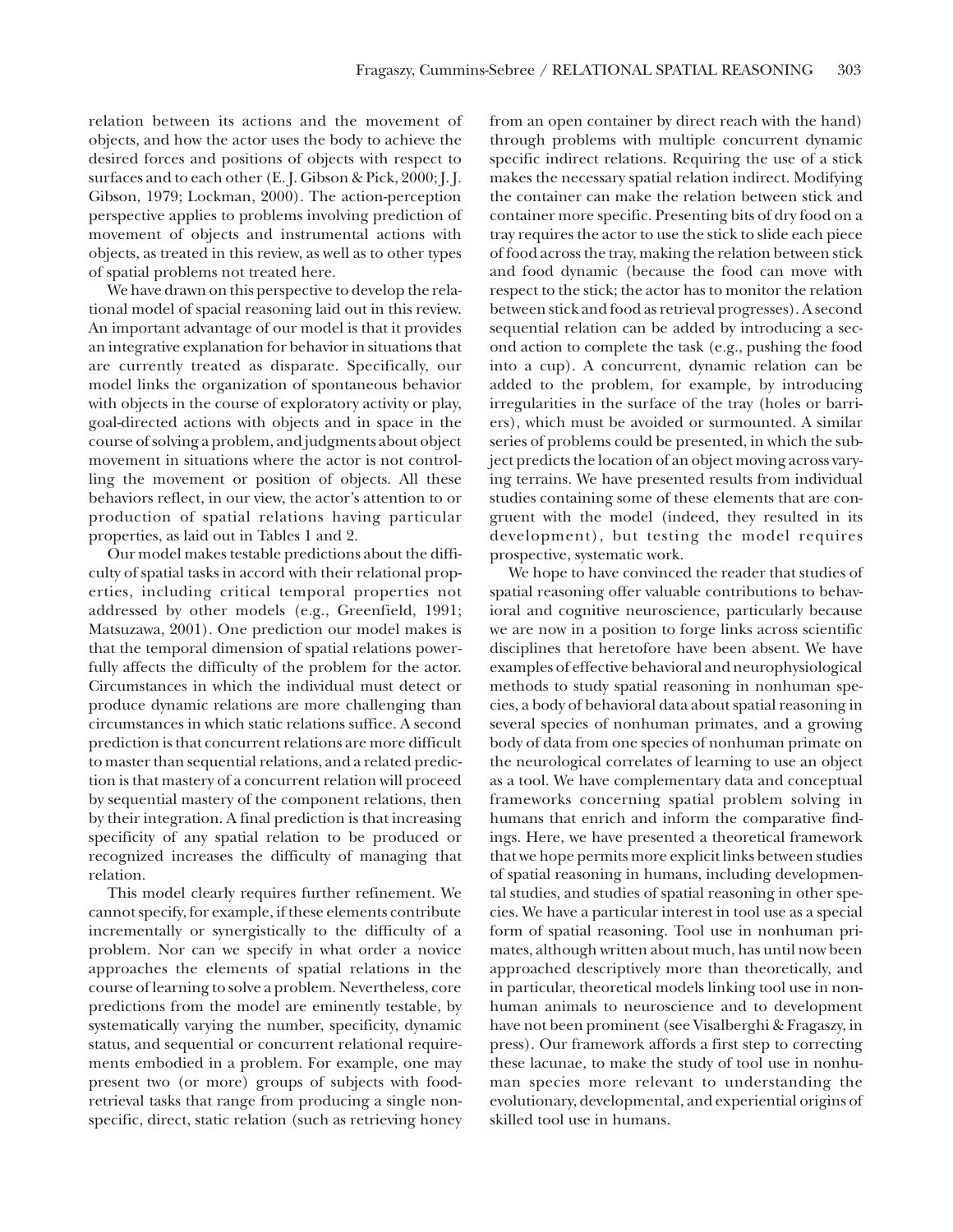#### **NOTE**

1. Reasoning here used *sensu* Bermudez (2003) to mean all the mental processes involved in choosing among alternative courses of action.

#### **REFERENCES**

- Adolph, K. E., Eppler, M. A., & Gibson, E. J. (1993). Development of perception of affordances. In C. Rovee-Collier & L. P. Lipsitt (Eds.), *Advances in infancy research* (Vol. 8) (pp. 51-98). Norwood, NJ: ABLEX Publishing Corporation.
- Anderson, J. R. (1990). Use of objects as hammers to open nuts by capuchin monkeys (*Cebus apella*). *Folia Primatologica*, *54*, 138-145.
- Ballard, D. H., Hahoe, M. M., Pook, P. K., & Rao, R. P. N. (1997). Deictic codes for the embodiment of cognition. *Behavioral and Brain Sciences*, *20*, 723-767.
- Beck, B. (1973). Cooperative tool use by a captive Hamadryas baboon. *Science*, *182*, 594-597.
- Beck, B. (1980). *Animal tool behavior*. New York: Garland Press.
- Bermudez, J. L. (2003). *Thinking without words*. Oxford: Oxford University Press.
- Bernstein, N. (1996). *Dexterity and its development* (M. Latash & M. Turvey, Trans.). Hillsdale, NJ: Lawrence Erlbaum.
- Berthier, N. E., DeBlois, S., Poirier, C. R., Novak, M. A., & Clifton, R. K. (2000). Where's the ball? 2- and 3-year-olds reason about unseen events. *Developmental Psychology*, *36*, 394-401.
- Berthoz, A. (2000). *The brain's sense of movement*. Cambridge, MA: Harvard University Press.
- Boesch, C., & Boesch-Achermann, H. (2000). *The chimpanzees of the Taï Forest*. Oxford: Oxford University Press.
- Boinski, S., Quatrone, R. P., & Swartz, H. (2001). Substrate and tool use by brown capuchins in Suriname: Ecological contexts and cognitive bases. *American Anthropologist*, *102*, 741-761.
- Brakke, K., Fragaszy, D., Simpson, K., Hoy, E., & Cummins-Sebree, S. (in press). The production of unimanual and bimanual percussion in 12- to 14-month-old children. *Infant Behavior and Development*.
- Bushnell, E., & Boudreau, P. (1996). Exploring and exploiting objects with the hands during infancy. In K. Connolly (Ed.), *The psychobiology of the hand* (pp. 144-161). London: MacKeith Press.
- Byrne, G., & Suomi, S. (1996). Individual differences in object manipulation in a colony of tufted capuchin monkeys. *Journal of Human Evolution*, *31*, 259-267.
- Call, J., & Tomasello, M. (1994). The social learning of tool use by orangutans (*Pongo pygmaeus*). *Human Evolution*, *9*, 297-313.

Case, R. (1992). *The mind's staircase*. Hillsdale, NJ: Lawrence Erlbaum.

- Case, R., & Okamoto, Y. (1996). The role of central conceptual structures in the development of children's thought. *Monographs of the Society for Research in Child Development*, *61*, Serial No. 265.
- Connolly, K., & Dalgleish, M. (1989). The emergence of tool-using skill in infancy. *Developmental Psychology*, *25*, 894-912.
- Corbetta, D., & Thelen, E. (1996). The developmental origins of twohanded coordination: A dynamic perspective. *Journal of Experimental Psychology: Human Perception and Performance*, *22*, 502-522.
- Cummins, S. E. (1999). *Detection of environmental constraints in a tool-use task by tufted capuchins monkeys (Cebus apella)*. Unpublished master's thesis, University of Georgia, Athens, GA.
- Cummins-Sebree, S. E., & Fragaszy, D. (2005). Choosing and using tools: Capuchins (*Cebus apella*) use a different metric than tamarins (*Saguinus oedipus*). *Journal of Comparative Psychology*, *119*, 210-219.
- Cummins-Sebree, S. E., Fragaszy, D. M., Hoy, E., Simpson, K., & Chamnongkich, S. (2004, May). Hammering by infants: A look at tool-use development in 12–24-month-olds. Paper presented at the 14th Biennial International Conference on Infant Studies, Chicago, IL.
- Fagard, J. (1996). Changes in grasping skills and the emergence of bimanual coordination during the first year of life. In K. Connolly (Ed.), *The psychobiology of the hand* (pp. 123-143). London: MacKeith Press.
- Fragaszy, D., & Boinski, S. (1995). Patterns of individual diet choice and efficiency of foraging in wedge-capped capuchin monkeys. *Journal of Comparative Psychology*, *109*, 339-348.
- Fragaszy, D., & Crast, J. (2004). Intrinsic movements of the hand contribute to dexterity in capuchin monkeys. *American Journal of Primatology*, *62*, 108.
- Fragaszy, D., Izar, P., Visalberghi, E., Ottoni, E., & Gomes de Oliveira, M. (2004). Wild capuchin monkeys (*Cebus libidinosus*) use anvils and stone pounding tools. *American Journal of Primatology*, *64*, 359- 366.
- Fragaszy, D., Visalberghi, E., & Fedigan, L. (2004). *The complete capuchin: The biology of the genus Cebus*. Cambridge, UK: Cambridge University Press.
- Fragaszy, D. M., & Adams-Curtis, L. E. (1991). Generative aspects of manipulation in tufted capuchin monkeys (*Cebus apella*). *Journal of Comparative Psychology*, *105*, 387-397.
- Fragaszy, D. M., Galloway, A., Johnson-Pynn, J., & Brakke, K. (2002). The sources of skill in seriating cups in children, monkeys and apes. *Developmental Science*, *5*, 118-131.
- Fragaszy, D. M., Johnson-Pynn, J., Hirsh, E., & Brakke, K. (2003). Monkeys and apes navigate two-dimensional mazes strategically. *Animal Cognition*, *6*, 149-160.
- Fujita, K., Kuroshima, H., & Asai, S. (2003). How do tufted capuchin monkeys (*Cebus apella*) understand causality involved in tool use? *Journal of Experimental Psychology*, *29*, 233-242.
- Gibson, E. J., & Pick, A. D. (2000). *An ecological approach to perceptual learning and development*. New York: Oxford University Press.
- Gibson, J. J. (1979). *The ecological approach to visual perception*. Boston: Houghton-Mifflin.
- Greenfield, P., Nelson, K., & Saltzman, E. (1972). The development of rulebound strategies for manipulating seriating cups: A parallel between action and grammar. *Cognitive Psychology*, *3*, 291-310.
- Greenfield, P. M. (1991). Language, tools, and the brain: The ontogeny and phylogeny of hierarchically organized sequential behavior. *Behavioral and Brain Sciences*, *14*, 531-595.
- Hauser, M. (1997). Artifactual kinds and functional design features: What a primate understands without language. *Cognition*, *64*, 285- 308.
- Helms-Tillery, S., Taylor, D., & Schwartz, A. (2003). Training in cortical control of neuroprosthetic devices improves signal extraction from small neuronal ensembles. *Reviews in the Neurosciences*, *14*, 107-119.
- Hihara, S., Obayashi, S., Tanaka, M., & Iriki, A. (2003). Rapid learning of sequential tool use by macaque monkeys. *Physiology and Behavior*, *78*, 427-434.
- Hommel, B., Müsseler, J., Arschersleben, G., & Prinz, W. (2001). The theory of event coding (TEC): A framework for perception and action. *Behavioral and Brain Sciences*, *24*, 849-937.
- Hood, B., Carey, S., & Prasada, S. (2000). Predicting outcomes of physical events: 2-year-olds fail to reveal knowledge of solidity and support. *Child Development*, *71*, 1540-1554.
- Hood, B., Cole-Davies, V., & Dias, M. (2003). Looking and search measures of object knowledge in preschool children. *Developmental Psychology*, *39*, 61-70.
- Hoy, E. (2004). *Planning in capuchin monkeys (*Cebus apella*): Maze characteristics and experience affect navigation in two-dimensional space*. Unpublished master's thesis, University of Georgia, Athens, GA.
- Hunt, G. R. (1996). Manufacture and use of hook-tools by Caledonian crows. *Nature*, *379*, 249-251.
- Hunt, G. R., & Gray, R. D. (2003). Diversification and cumulative evolution in New Caledonian crow tool manufacture. *Proceedings of the Royal Society London B*, *270*, 867-864.
- Hunt, G. R., & Gray, R. (2004). Direct observation of Pandanus-tool manufacture and use by a New Caledonian crow (*Corvus moneduloides*). *Animal Cognition*, *7*, 114-120.
- Inoue-Nakamura, N., & Matsuzawa, T. (1997). Development of stone tool use by wild chimpanzees (*Pan troglodytes*). *Journal of Comparative Psychology*, *111*, 159-173.
- Ishibashi, H., Hihara, H., & Iriki, A. (2000). Acquisition and development of monkey tool-use: Behavioral and kinematic analyses. *Canadian Journal of Physiology and Pharmacology*, *78*, 958-966.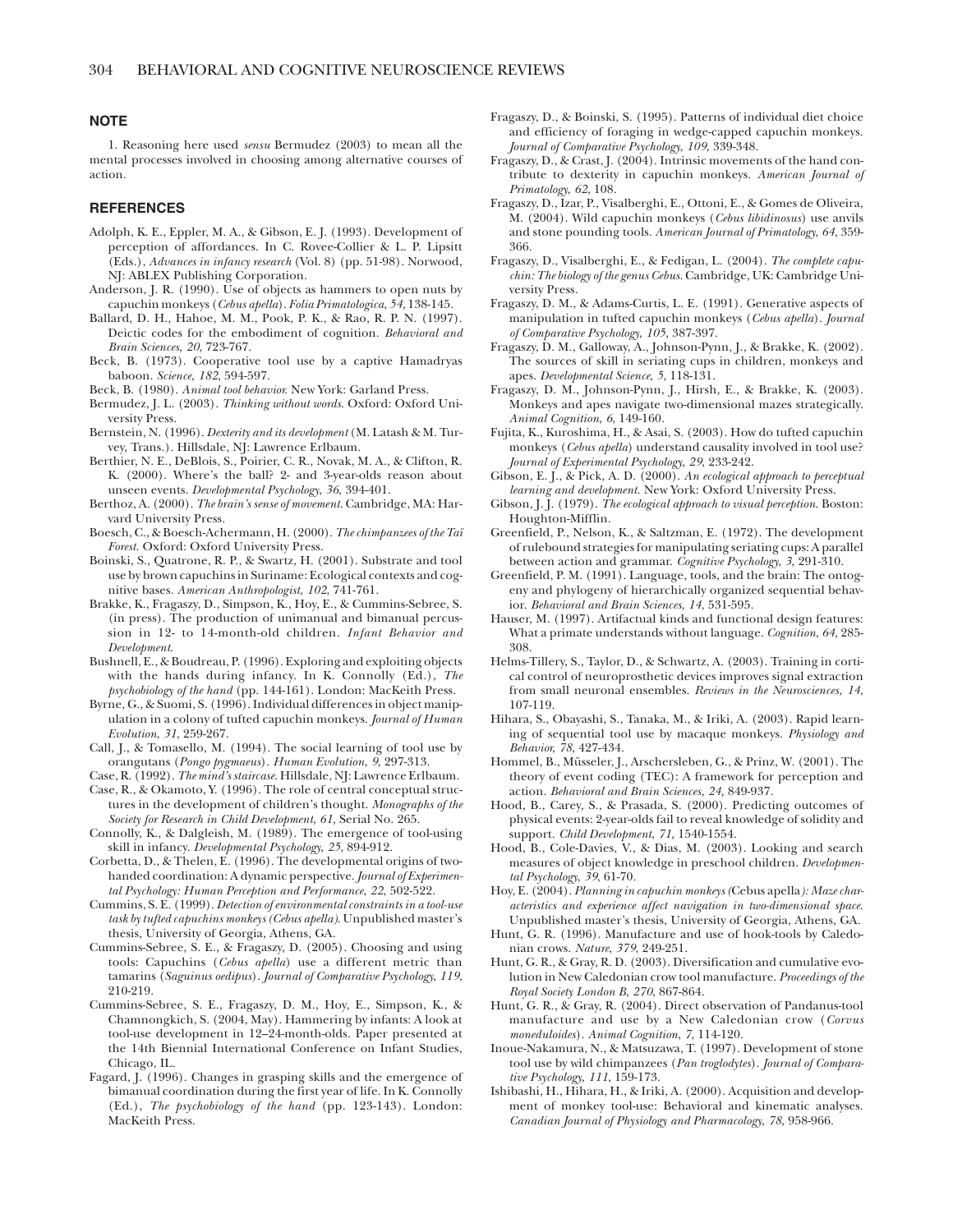- Ishibashi, H., Hihara, S., Takahashi, M., Heike, T., Yokota, T., & Iriki, A. (2002a). Tool-use learning induces BDNF expression in a selective portion of monkey anterior parietal cortex. *Molecular Brain Research*, *102*, 110-112.
- Ishibashi, H., Hihara, S., Takahashi, M., Heike, T., Yokota, T., & Iriki, A. (2002b). Tool-use learning selectively induces expression of brain-derived neurotrophic factor, its receptor trkB, and neurotrophin 3 in the intraparietal multisensory cortex of monkeys. *Cognitive Brain Research*, *14*, 3-9.
- Izawa, K., & Mizuno, A. (1977). Palm fruit cracking behavior of wild black-capped capuchins (*Cebus apella*). *Primates*, *18*, 773-792.
- Jackson, S. (2001). 'Action binding': Dynamic interactions between vision and touch. *Trends in Cognitive Sciences*, *5*, 505-506.
- Johnson-Pynn, J., & Fragaszy, D. (2001). Do apes and monkeys rely upon conceptual reversibility? *Animal Cognition*, *4*, 315-324.
- Johnson-Pynn, J., Fragaszy, D. M., Hirsh, E., Brakke, K., & Greenfield, P. (1999). Strategies used to combine seriated cups by chimpanzees (*Pan troglodytes*), bonobos (*Pan paniscus*), and capuchins (*Cebus apella*). *Journal of Comparative Psychology*, *113*, 137-148.
- Keen, R., Carrioc, R. L., Sylvia, M. R., & Berthier, N. E. (2003). How infants use perceptual information to guide action. *Developmental Science*, *6*, 221-231.
- Klahr, D. (1994). Discovering the present by predicting the future. In M. Haith, J. Benson, R. Roberts, Jr., & B. Pennington (Eds.), *The development of future-oriented processes* (pp. 177-121). Chicago: University of Chicago Press.
- Langer, J. (1981). Logic in infancy. *Cognition*, *10*, 181-186.
- Langer, J. (1985). Necessity and possibility during infancy. *Archives de Psychologie*, *53*, 61-75.
- Leighty, K., & Fragaszy, D. (2003). Learning to navigate in two dimensions: Joystick acquisition in tufted capuchins (*Cebus apella*). *Animal Cognition*, *6*, 141-148.
- Limongelli, L. (1995). *Comprensione delle relazione di causa-effetto nei primate: Uno studio sperimentale*. Unpublished doctoral dissertation, University of Rome, Italy.
- Lockman, J. (1984). The development of detour behavior in infancy. *Child Development*, *55*, 482-491.
- Lockman, J. (2000). A perception-action perspective on tool use development. *Child Development*, *71*, 137-144.
- Maravita, A., & Iriki, A. (2004). Tools for the body (schema). *Trends in Cognitive Sciences*, *8*, 79-86.
- Marchal, P., & Anderson, J. (1993). Mirror-image responses in capuchin monkeys (*Cebus capucinus*): Social responses and use of reflected environmental information. *Folia Primatologica*, *61*, 165- 173.
- Mash, C., Keen, R., & Berthier, N. E. (2003). Visual access and attention in 2-year-olds' event reasoning and object search. *Infancy*, *4*, 371-388.
- Matsuzawa, T. (1996). Chimpanzee intelligence in nature and in captivity: Isomorphism of symbol use and tool use. In W. C. McGrew, L. F. Marchant, & T. Nishida (Eds.), *Great ape societies* (pp. 196- 209). Cambridge, UK: Cambridge University Press.
- Matsuzawa, T. (2001). Primate foundations of human intelligence: A view of tool use in nonhuman primates and fossil hominids. In T. Matsuzawa (Ed.), *Primate origins of human cognition and behavior* (pp. 3-25). Tokyo: Springer-Verlag.
- Natale, F. (1989). Patterns of object manipulation. In F. Antinucci (Ed.), *Cognitive structure and development in nonhuman primates* (pp. 145-161). Hillsdale, NJ: Lawrence Erlbaum.
- Obayashi, S., Tetsuya, S., Nagai, Y., Maeda, J., Hihara, S., & Iriki, A. (2002). Macaque prefrontal activity associated with extensive tool use. *Neuroreport*, *13*, 2349-2354.
- O'Hearn, K., Landau, B., & Hoffman, J. (2005). Multiple object tracking in people with Williams Syndrome and in normally developing children. *Psychological Science*, *16*, 905-912.
- Ottoni, E. B., & Mannu, M. (2001). Semi-free ranging tufted capuchin monkeys (*Cebus apella*) spontaneously use tools to crack open nuts. *International Journal of Primatology*, *22*, 347-358.
- Panger, M. A. (1998). Object-use in free-ranging white-faced capuchins (*Cebus capucinus*) in Costa Rica. *American Journal of Physical Anthropology*, *106*, 311-321.
- Pani, J. (1997). Descriptions of orientation in physical reasoning. *Current Directions in Psychological Science*, *6*, 121-126.
- Pani, J. R. (1999). Descriptions of orientation and structure in perception and physical reasoning. In E. Winograd, R. Fivush, & W. Hirst (Eds.), *Ecological approaches to cognition: Essays in honor of Ulric Neisser* (pp. 59-96). Hillsdale, NJ: Lawrence Erlbaum.
- Parker, S. T., & Potì, P. (1990). The role of innate motor patterns in ontogenetic and experiential development of intelligent use of sticks in cebus monkeys. In S. T. Parker & K. R. Gibson (Eds.), *"Language" and intelligence in monkeys and apes: Comparative developmental perspectives* (pp. 219-243). New York: Cambridge University Press.
- Potì, P. (2000). Aspects of spatial cognition in capuchins (*Cebus apella*): Frames of reference and scale of space. *Animal Cognition*, *3*, 69-77.
- Potì, P. (2005). Chimpanzees' constructional praxis (*Pan paniscus*, *Pan troglodytes*). *Primates*, *46*, 103-113.
- Potì, P., & Antinucci, F. (1989). Logical operations. In F. Antinucci (Ed.), *Cognitive structure and development in nonhuman primates* (pp. 189-228). Hillsdale, NJ: Lawrence Erlbaum.
- Povinelli, D. J. (2000). *Folk physics for apes: The chimpanzee's theory of how the world works*. Oxford: Oxford University Press.
- Pylyshyn, Z. (2000). Situating the world in vision. *Trends in Cognitive Sciences*, *4*, 197-207.
- Resende, B., Izar, P., & Ottoni, E. (2003). Interaction between social play and nutcracking behavior in semi-free tufted capuchin monkeys (*Cebus apella*). *Revista de Etologia*, *5*, 198-199.
- Richardson, K., Washburn, D., Hopkins, W., Savage-Rumbaugh, S., & Rumbaugh, D. (1990). The NASA/LRC computerized test system. *Behavior Research Methods, Instruments and Computers*, *22*, 127-131.
- Roux, V., Bril, B., & Dietrich, G. (1995). Skills and learning difficulties involved in stone knapping: The case of stone-bead knapping in Khambhat, India. *World Archeology*, *27*, 63-87.
- Rutledge, R., & Hunt, G. R. (2004). Lateralized tool use in wild New Caledonian crows. *Animal Behaviour*, *67*, 327-332.
- Scholl, B., & Pylyshyn, Z. (1999). Tracking multiple objects through occlusion: Clues to visual objecthood. *Cognitive Psychology*, *38*, 259- 290.
- Simons, D., & Holtkotter, M. (1986). Cognitive process in cebus monkeys when solving problem-box tasks. *Folia Primatologica*, *46*, 149- 163.
- Smitsman, A. (1997). The development of tool use: Changing boundaries between organism and environment. In C. Denton-Read & P. Zukow-Goldring (Eds.), *Evolving explanations of development* (pp. 301-329). Washington, DC: American Psychological Association.
- Soto-Faraco, S., & Kingstone, A. (2004). Multisensory integration of dynamic information. In G. Calvert, C. Spence, & B. Stein (Eds.), *The handbook of multisensory processes* (pp. 49-67). Cambridge, MA: MIT Press.
- Spelke, E., Breinlinger, K., Macomber, J., & Jacobson, K. (1992). The origins of knowledge. *Psychological Review*, *99*, 605-632.
- Spencer, J., Vereijken, B., Diedrich, F., & Thelen, E. (2000). Posture and the emergence of manual skills. *Developmental Science*, *3*, 216- 233.
- Spinozzi, G., & Natale, F. (1989). Classification. In F. Antinucci (Ed.), *Cognitive structure and development in nonhuman primates* (pp. 163- 187). Hillsdale, NJ: Lawrence Erlbaum.
- Taylor, D. (2002). Training in the cortex to control three-dimensional movements of a prosthesis. *Dissertation Abstracts International*, *63*, 2478B. (UMI No. 3054668).
- Terborgh, J. (1983). *Five New World primates: A study of comparative ecology*. Princeton, NJ: Princeton University Press.
- Thelen, E., & Smith, L. (1994). *A dynamic systems approach to the development of cognition and action*. Cambridge, MA: MIT Press.
- Tomasello, M., Davis-Dasilva, M., Camak, L., & Bard, K. (1987). Observational learning of tool-use by young chimpanzees. *Human Evolution*, *2*, 175-183.
- Toth, N. (1987). The first technology. *Scientific American*, *256*, 112- 121.
- Toth, N., Schick, K. D., Savage-Rumbaugh, S., Sevcik, R. A., & Rumbaugh, D. M. (1993). *Pan* the tool-maker: Investigations into